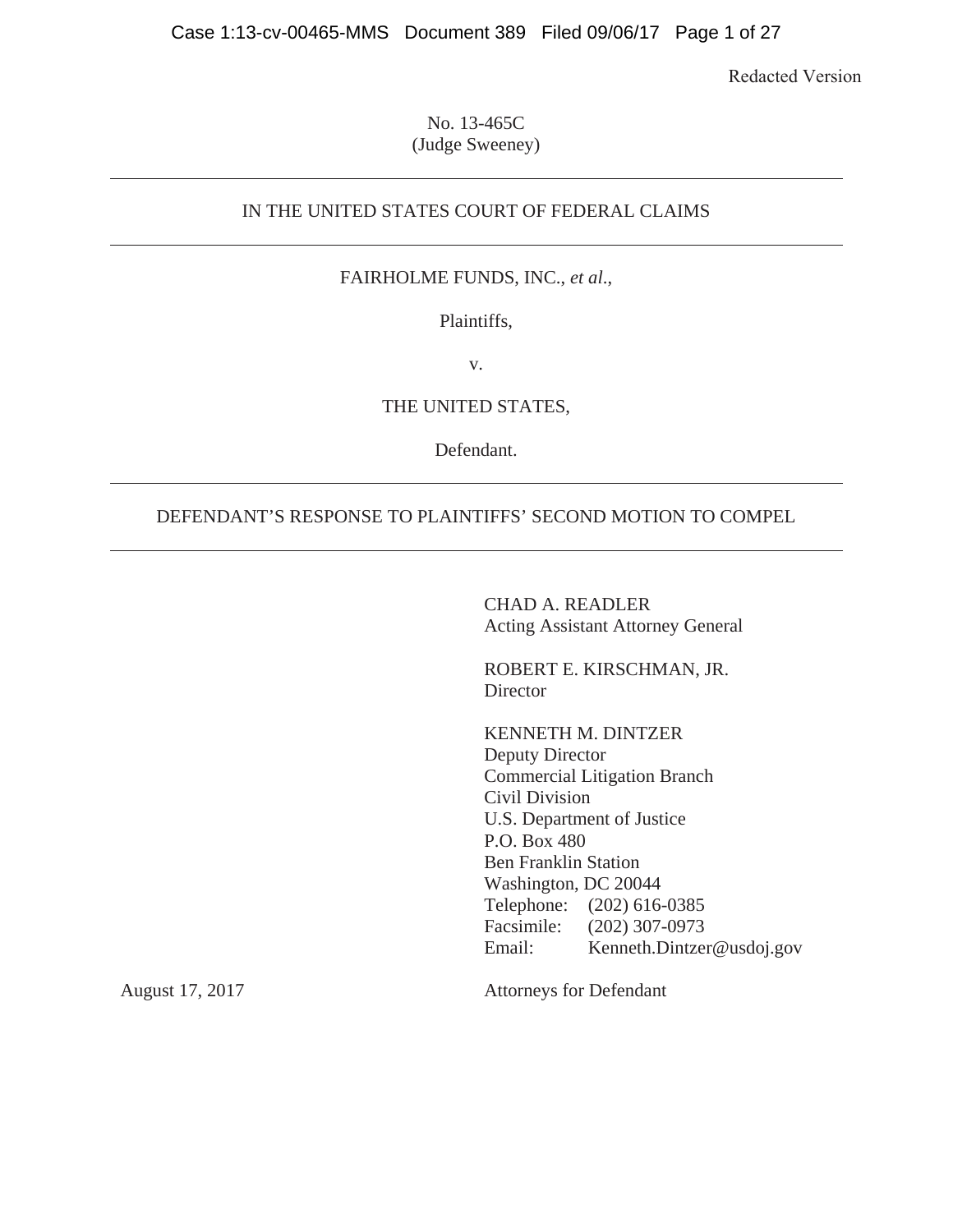# TABLE OF CONTENTS

| I.  | Plaintiffs Offer No Valid Basis For The Court To Provide Plaintiffs With<br>A Quick Peek Of Approximately 1,500 Privileged Documents Over The |  |
|-----|-----------------------------------------------------------------------------------------------------------------------------------------------|--|
| II. | The Parties Should Resume Briefing On The Government's Motion To                                                                              |  |
|     |                                                                                                                                               |  |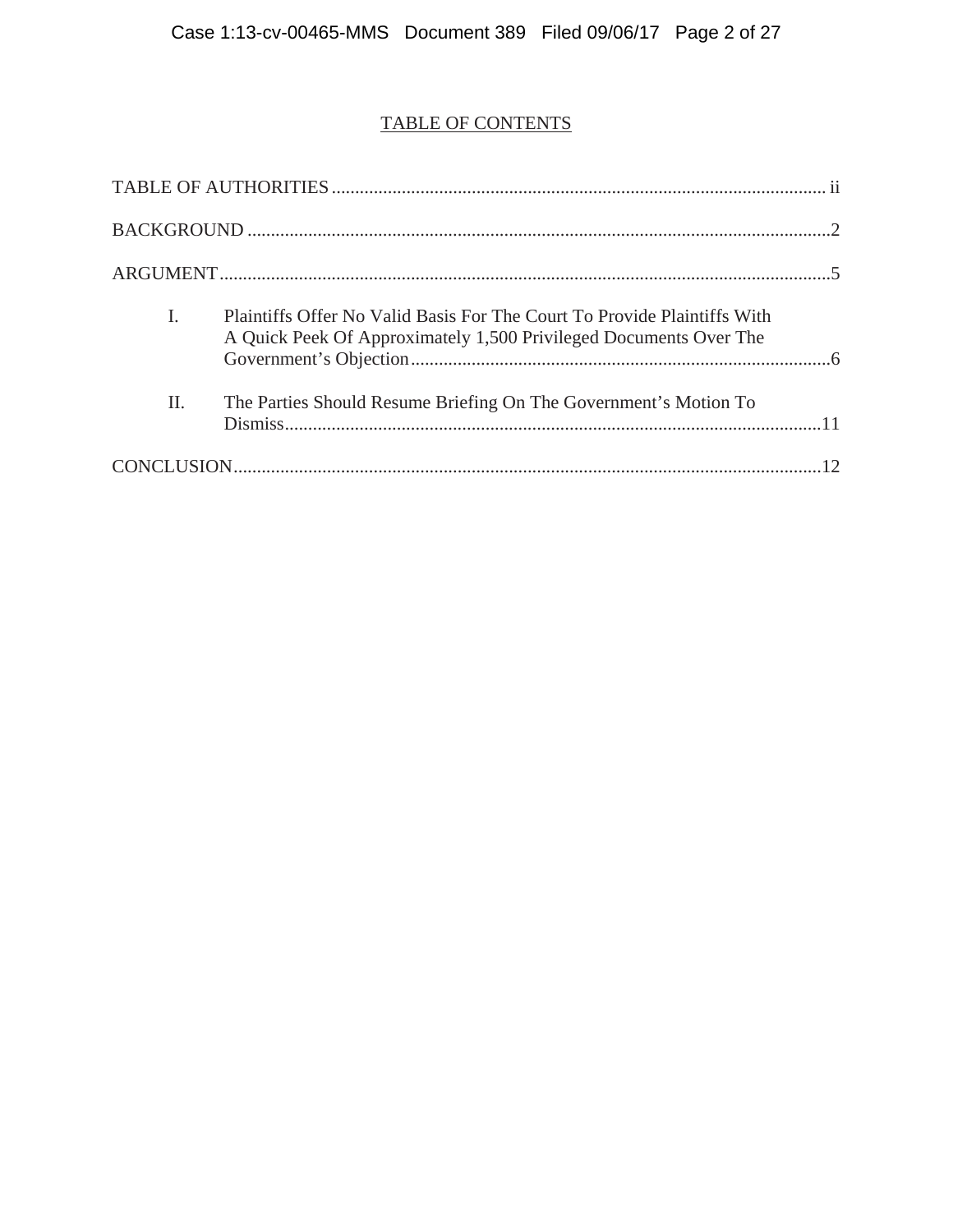# TABLE OF AUTHORITIES

# **Cases**

| Fairholme Funds, Inc. v. United States,                                  |
|--------------------------------------------------------------------------|
| Good v. Am. Water Works Co.,                                             |
| In re United States,                                                     |
| In re United States,                                                     |
| Mgmt. Compensation Group Lee, Inc. v. Okla. State Univ.,                 |
| Radiant Asset Assurance, Inc. v. College of the Christian Bros. of N.M., |
| Salem Fin., Inc. v. United States,                                       |
| Summerville v. Moran,                                                    |
| Termal Sols., Inc. v. Imura Int'l USA, Inc.,                             |
| Voter Verified, Inc. v. Premier Election Sols., Inc.,                    |
|                                                                          |

# Rules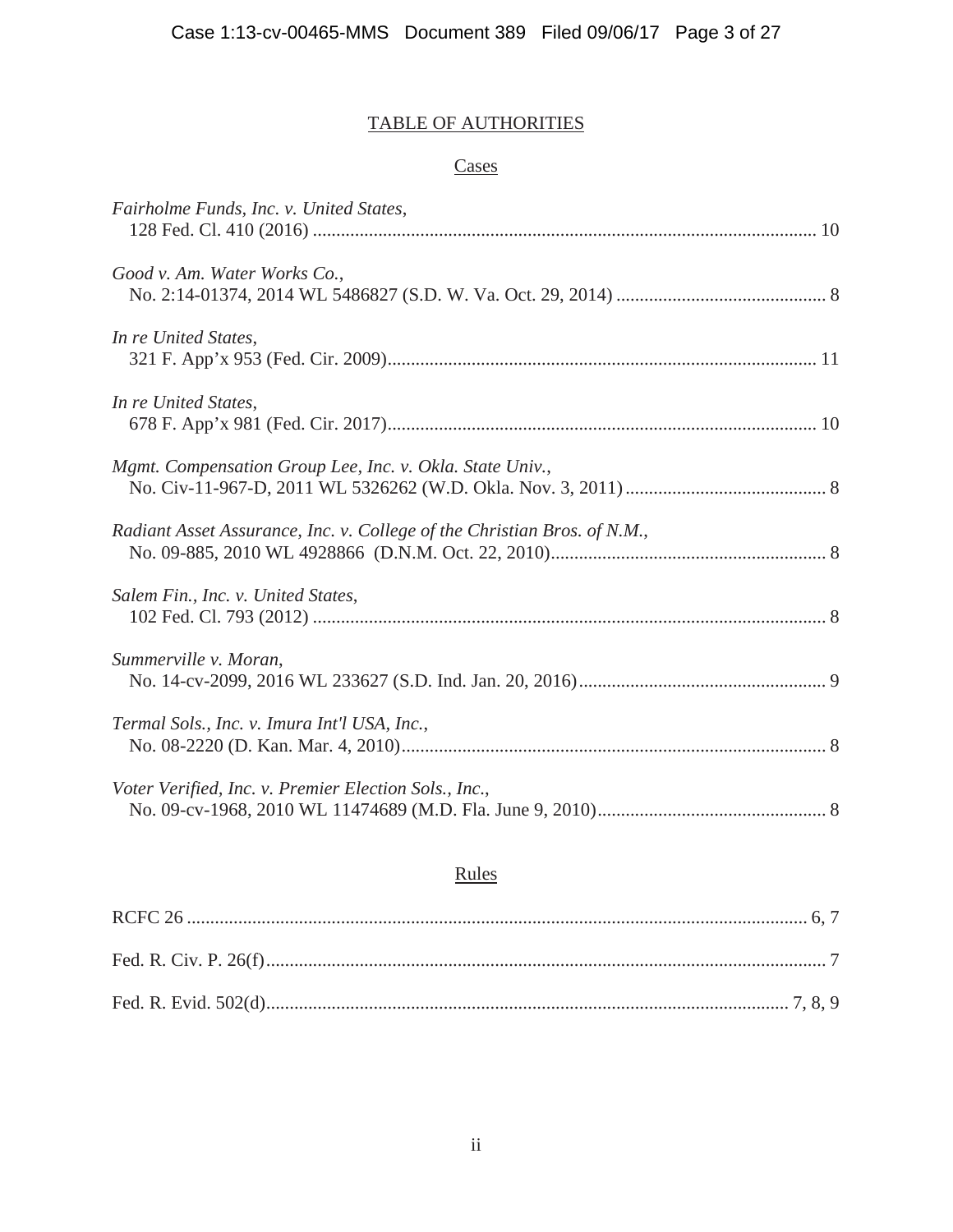# **Other Authorities**

| Martin R. Leuck & Patrick M. Arenz, Federal Rule of Evidence 502(d) and Compelled Quick |  |
|-----------------------------------------------------------------------------------------|--|
| Peek Productions,                                                                       |  |
|                                                                                         |  |
|                                                                                         |  |
| The Sedona Conference, <i>Commentary on Protection of Privileged ESI</i> ,              |  |
|                                                                                         |  |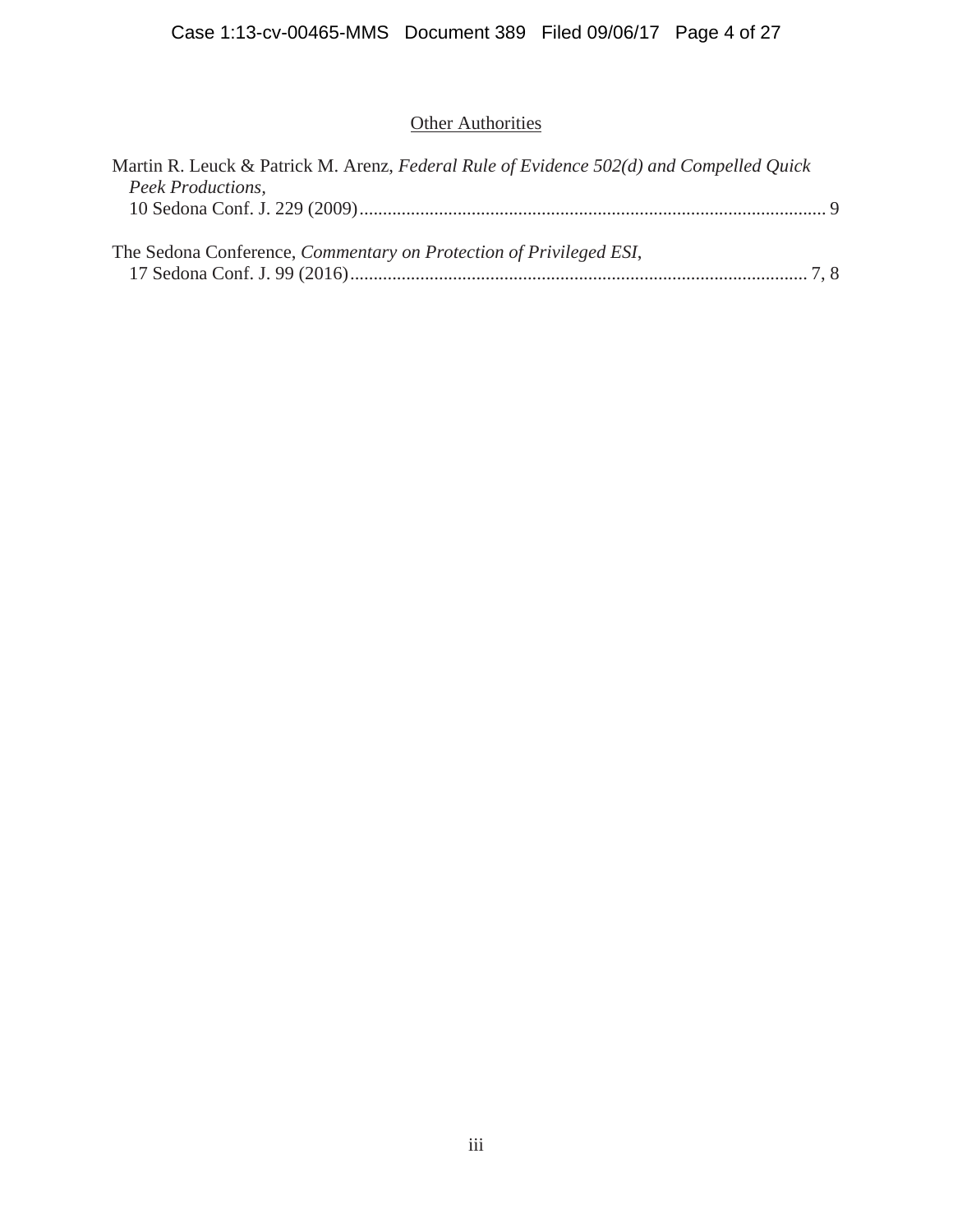#### Case 1:13-cv-00465-MMS Document 389 Filed 09/06/17 Page 5 of 27

#### IN THE UNITED STATES COURT OF FEDERAL CLAIMS

| FAIRHOLME FUNDS, INC., et al., |     |
|--------------------------------|-----|
|                                |     |
| Plaintiffs,                    | No. |
|                                |     |
| V.                             |     |
|                                |     |
| THE UNITED STATES,             |     |
|                                |     |
| Defendant.                     |     |
|                                |     |

 $\overline{a}$ 

13-465C dge Sweeney)

#### DEFENDANT'S RESPONSE TO PLAINTIFFS' SECOND MOTION TO COMPEL

Defendant, the United States, respectfully submits this response to Plaintiffs' Second Motion to Compel (Pls. Mot., ECF No. 384), which was filed by plaintiffs Fairholme Funds, Inc., *et al*. on August 2, 2017. In their motion, plaintiffs request that the Court order that the United States submit to the use of the quick-peek procedure authorized by Federal Rule of Evidence 502(d) "with respect to documents created in May 2012 or thereafter that the Government is withholding under the deliberative process and bank examination privileges." Pls. Mot. 5.<sup>1</sup> Earlier this year, the Court determined that plaintiffs' request for use of the quickpeek procedure was not appropriate; as we demonstrate below, plaintiffs' request is even less appropriate now following our comprehensive re-review of our privilege assertions, as directed by the Court. Accordingly, the Court should deny plaintiffs' second motion to compel and instead enter an order directing the parties to resume briefing on the Government's motion to dismiss.

<sup>&</sup>lt;sup>1</sup> Plaintiffs estimate that "approximately 1,500 documents" are covered by their current request for a quick peek. Pls. Mot. 1. Although we have identified 1,079 documents, dated after May 1, 2012, that were withheld on the basis of deliberative process and/or bank examination privileges, the precise number is not important for the purposes of our response to plaintiffs' motion.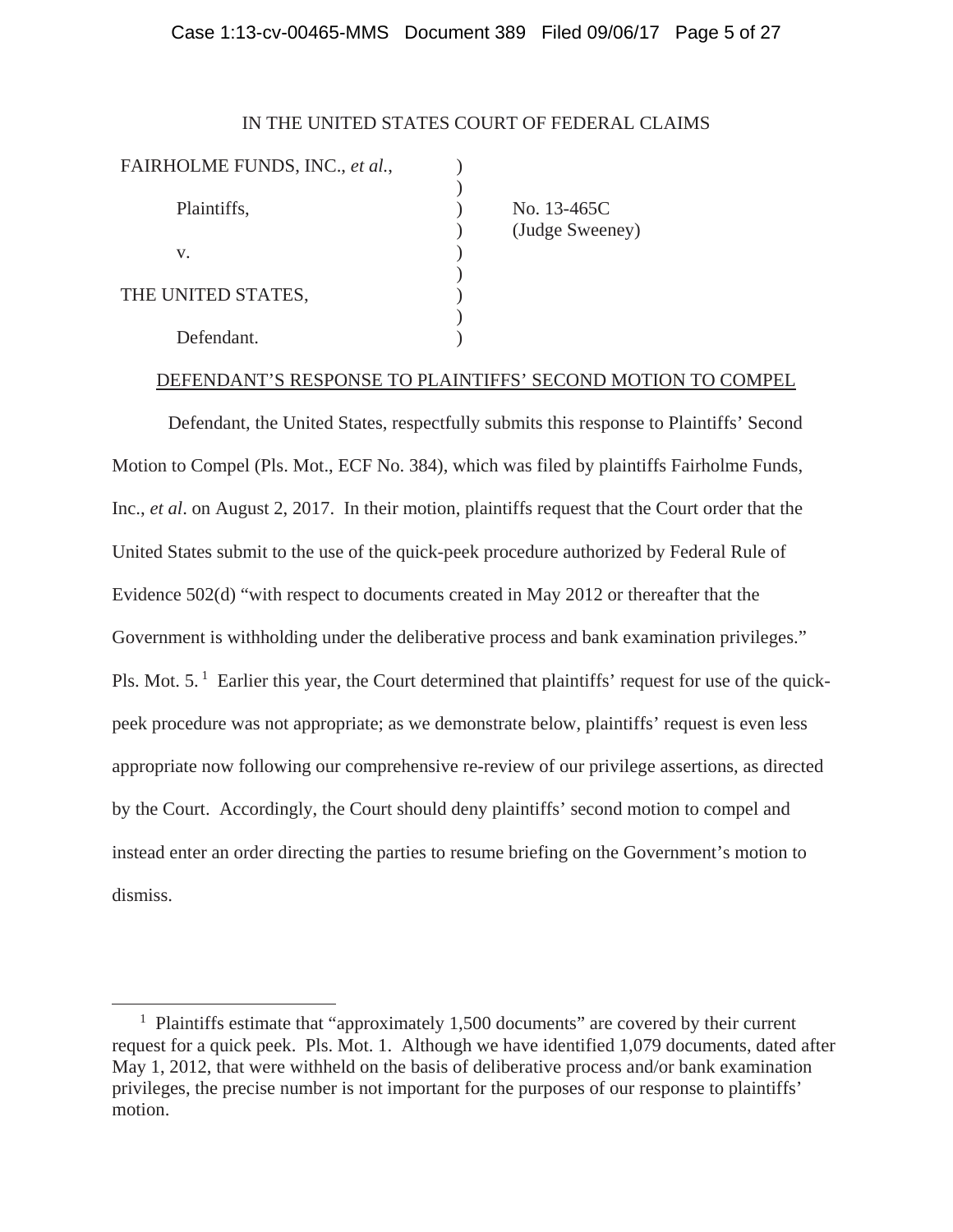#### BACKGROUND

In their first motion to compel, plaintiffs sought, in addition to other relief, an order that would require that the Government produce 58 documents of the more than 11,000 documents identified in the Government's privilege logs. In its September 20, 2016 opinion and order, this Court ordered the Government to produce 56 of the documents at issue. Subsequently, the Government sought a writ of mandamus from the Court of Appeals for the Federal Circuit, and, in January 2017, the Federal Circuit granted the Government's petition, in part, overruling this Court's decisions on eight documents. On January 31, 2017—the same day that it vacated the portions of the September 20 opinion and order that had been overruled by the Federal Circuit the Court ordered the parties to submit a joint status report proposing a schedule for completion of "jurisdictional" discovery and the completion of briefing on the Government's long-pending motion to dismiss.

On February 24, 2017, the parties filed the requested joint status report (ECF No. 359), and reported that they were unable to agree upon a schedule for the completion of jurisdictional discovery. For the most part, the status report consisted of the parties' competing arguments relating to plaintiffs' request that the Court impose a quick-peek procedure that would, over the Government's objection, permit plaintiffs' counsel to review all of the documents withheld for Government privilege. Joint Status Report at 7, ECF No. 359. In its order issued on March 7, 2017 (March 7 Order, ECF No. 360), the Court declined plaintiffs' quick-peek request, stating that the Court was not convinced that the procedure was appropriate. March 7 Order at 2. Instead, the Court instructed the Government to "review its privilege log and, based on the court's September 20, 2016 ruling on plaintiffs' motion to compel as well as the Federal Circuit's ruling on defendant's petition for a writ of mandamus, produce any additional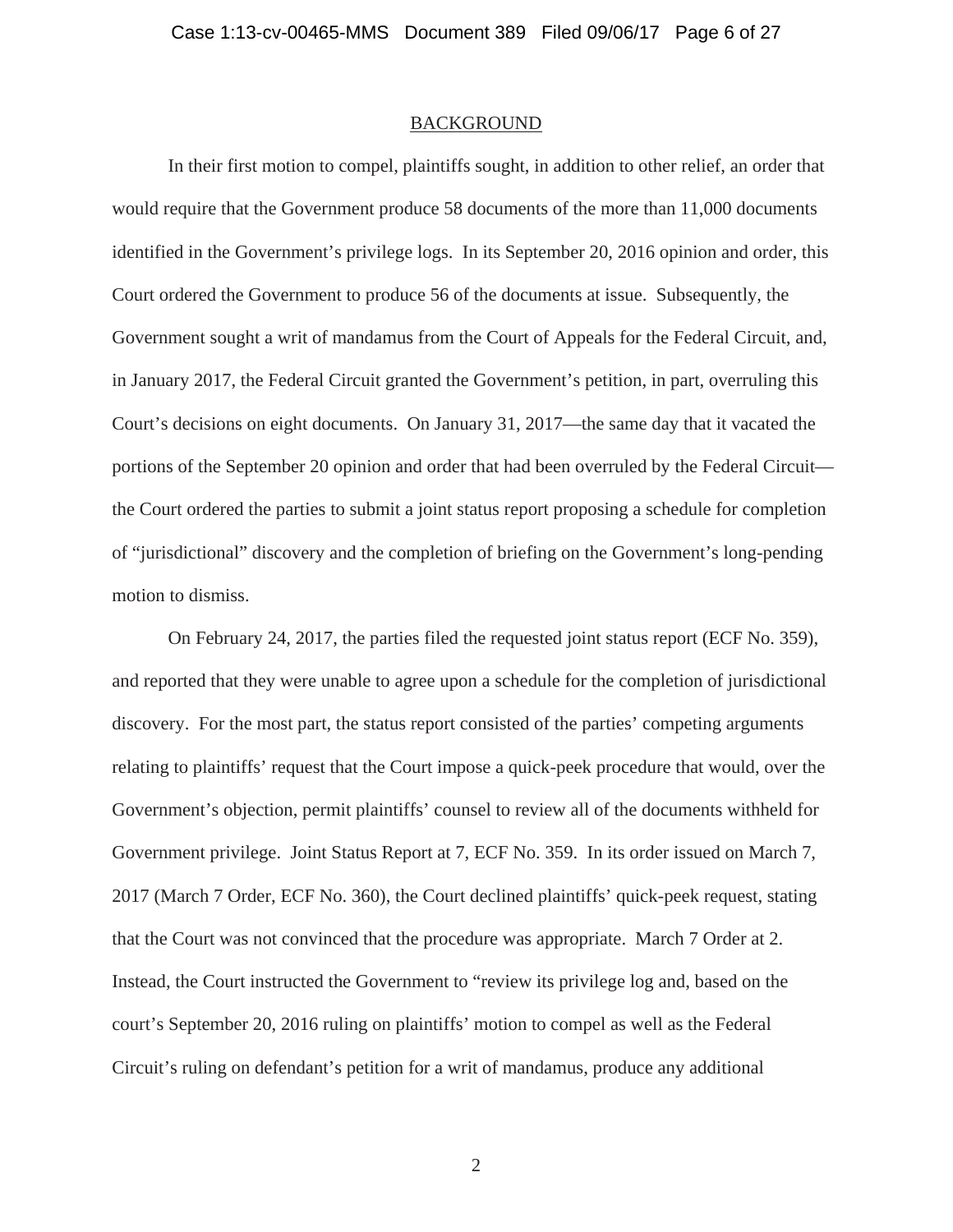#### Case 1:13-cv-00465-MMS Document 389 Filed 09/06/17 Page 7 of 27

documents listed on its privilege log that are either (1) no longer privileged in light of both courts' rulings or (2) despite being privileged must nevertheless be produced in light of both courts' rulings." *Id*. 2

Over the next two-and-one-half months, the Government re-reviewed those documents it continued to withhold as protected by Government privileges. Pursuant to the Court's March 7 Order, the Government applied this Court's and the Federal's Circuit's rulings regarding the 58 documents that were the subject of plaintiffs' first motion to compel to a much broader universe of privileged materials. As a result of our re-review, we produced to plaintiffs an additional 3,500 documents, many of which plaintiffs characterize as "extremely significant" to their case. Pls. Mot. at 2 (citing UST00533645).<sup>3</sup>

On June 26, 2017, plaintiffs initiated a meet-and-confer process regarding 38 documents that plaintiffs believed "may be sufficiently related to the central issues in the case that [plaintiffs'] need overcomes the qualified privilege[s]." Response Appendix (RA) 1. Four days later, the parties filed a joint status report in which plaintiffs reported that the "Government's response concerning [those] 38 documents Plaintiffs identified on June 26" will determine whether plaintiffs "will seek assistance from the Court to resolve any remaining privilege disputes[.]" Joint Status Report at ¶ 3, June 30, 2017, ECF No. 382. The parties stated that they were hopeful that they could "resolve any remaining privilege disputes without the need for

 $\overline{a}$ 

 $2$  Indeed, a re-review of the Government's privilege log was the precise relief that plaintiffs requested in their first motion to compel. *See* Pls. Mot. to Compel at 37, Nov. 23, 2015, ECF No. 270 (seeking an order requiring the Government "to re-assess all of its privilege claims in light of the Court's decision and to produce all documents that are not genuinely privileged").

<sup>&</sup>lt;sup>3</sup> Although we disagree with the factual inferences and conclusions that plaintiffs draw from the Government documents cited in their motion, Pls. Mot. at 2, 4, we agree that we made significant efforts to identify and provide plaintiffs with privileged documents that "must nevertheless be produced in light of both courts' rulings." March 7 Order at 2.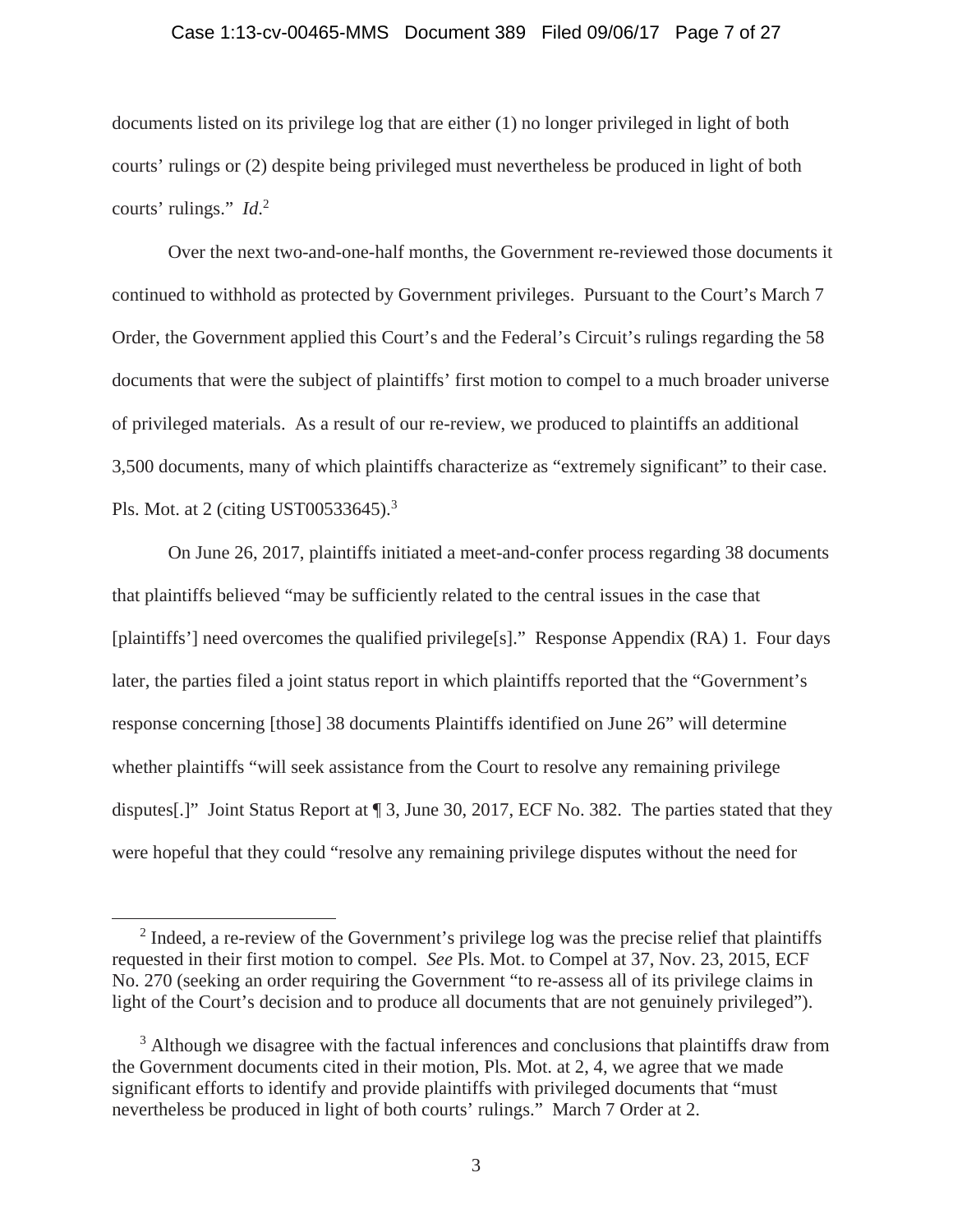#### Case 1:13-cv-00465-MMS Document 389 Filed 09/06/17 Page 8 of 27

further involvement from the Court." *Id.*  $\llbracket 4$ . Accordingly, we understood these 38 documents to comprise the last set of materials requiring resolution before the close of jurisdictional discovery. *Compare id.* ¶ 3, *with* Pls. Mot. at 5.

In an effort to resolve any remaining privilege disputes without further Court involvement, on July 12, 2017, we agreed to produce, in full or redacted form, 22 of the 38 documents identified by plaintiffs: two Department of the Treasury (Treasury) documents and 20 Federal Housing Finance Agency (FHFA) documents. Pls. Mot., A2-A5 (July 12, 2017 Letter from Elizabeth M. Hosford to Brian W. Barnes). In our July 12 response to plaintiffs' meet-andconfer request, and consistent with this Court's and the Federal Circuit's rulings, we also provided plaintiffs with additional explanation regarding the 16 (of 38) documents that we continued to withhold as privileged. *Id*., A2-A5.

In response, plaintiffs acknowledged that our July 12 letter and our previous discussions "greatly narrowed the scope of the parties' privilege disputes." *Id*., A6. Plaintiffs accepted our explanations for most of the 16 documents we continued to withhold, but asked that the Government reconsider plaintiffs' request regarding documents that reference Fannie Mae's and Freddie Mac's (the Companies) loan loss reserves and/or deferred tax assets. *Id*, A6. Plaintiffs also renewed their request for a quick peek of two categories of documents protected by the deliberative process and/or bank examination privileges: (1) all privileged documents, dated after May 1, 2012; and (2) privileged documents referring to the Companies' loan loss reserves and/or deferred tax assets, dated after June 1, 2011. *Compare id*, A7, *with* March 7, 2017 Order at 2.

With respect to plaintiffs' request that we reconsider our position regarding certain documents concerning the Companies' loan loss reserves and/or deferred tax assets, we agreed to produce two additional documents. Pls. Mot., A8-9 (Aug. 1, 2017 Letter from Elizabeth M.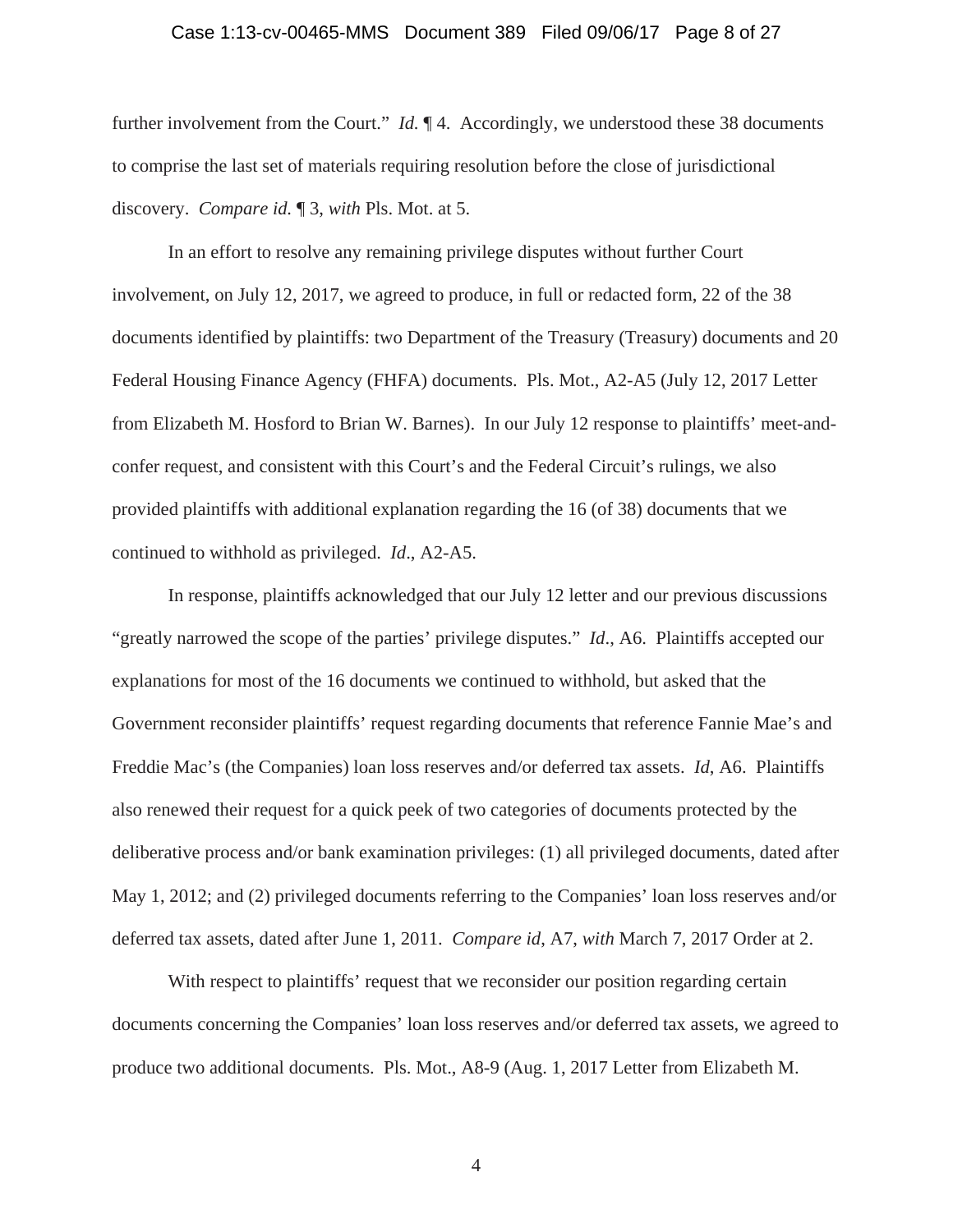#### Case 1:13-cv-00465-MMS Document 389 Filed 09/06/17 Page 9 of 27

Hosford to Brian W. Barnes). Further, pursuant to Rule 26(e), we endeavored to identify additional documents relating to the Companies' deferred tax assets and/or loan loss reserves that plaintiffs had not questioned, and produced another 13 such documents. *Id*., A8. However, with respect to plaintiffs' renewed request for a quick peek of documents protected by the deliberative process and bank examination privileges, we confirmed that our previous objection remained unchanged. *Id*., A9. We also expressed concern that "our production of documents—rather than moving the litigation forward as the meet-and-confer process anticipates—instead seems to invite more delay and increased demands." *Id*., A9.

Two days later, notwithstanding our efforts to resolve any outstanding disputes through the meet-and-confer process, plaintiffs filed their motion seeking an order compelling the Government to permit plaintiffs' counsel to review approximately 1,500 privileged documents over the Government's objection. Plaintiffs, apparently, seek to prolong this process indefinitely; we ask the Court to reject plaintiffs' motion and bring jurisdictional discovery to a close.

#### ARGUMENT

In compliance with the Court's March 7 Order, we engaged in a meaningful re-review of the documents that we had withheld as privileged. Whether produced as part of our initial rereview or in connection with the parties' later meet-and-confer negotiations, that process resulted in our producing more than 3,500 additional documents, including numerous documents that plaintiffs characterize as being "extremely significant" to their case. Pls. Mot. at 2, 4-5. Nonetheless, rather than welcoming our willingness to cooperate and resolve privilege challenges without Court intervention, plaintiffs characterize our cooperation as "troubling." *Id*. at 3.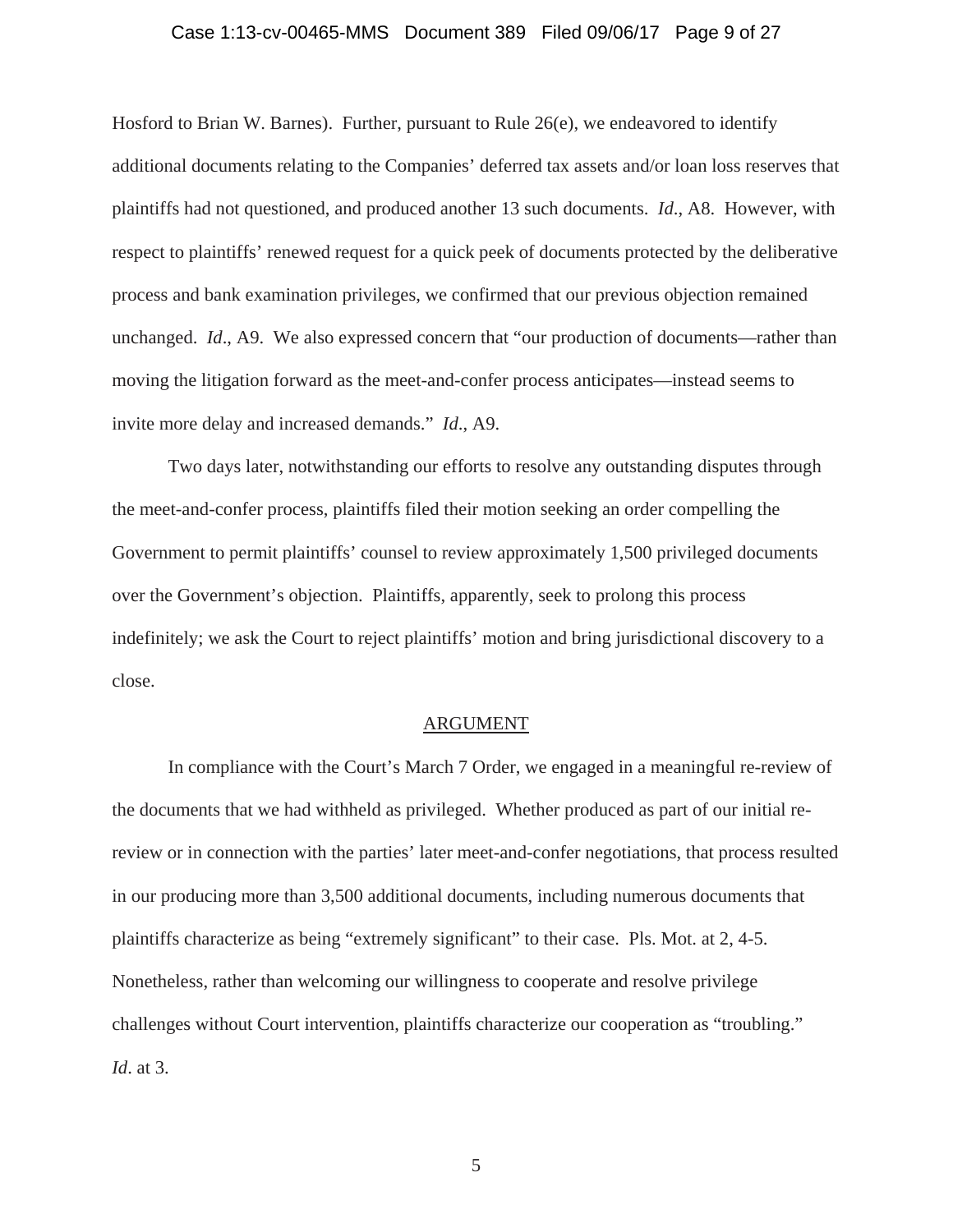#### Case 1:13-cv-00465-MMS Document 389 Filed 09/06/17 Page 10 of 27

Apparently, no mechanism other than providing plaintiffs with unrestricted access to approximately 1,500 additional privileged documents will satisfy plaintiffs' seemingly limitless appetite for jurisdictional discovery. But the forced, quick-peek procedure that plaintiffs seek extends far beyond any mechanism for facilitating discovery contemplated by the Rules of this Court (RCFC) or the Federal Rules of Evidence. In fact, this Court has already rejected plaintiffs' previous, similar request for a quick peek of documents protected by Government privileges. March 7 Order at 2. In its March 7 Order, the Court determined that plaintiffs' proposed quick-peek procedure was inappropriate at that time. Given our subsequent re-review and production of more than 3,500 additional documents, and our continued objection to the procedure, the quick-peek procedure is even less appropriate now. Accordingly, the Court should deny plaintiffs' motion, declare jurisdictional discovery "closed," and enter an order directing the parties to resume briefing on the Government's motion to dismiss.

## I. Plaintiffs Offer No Valid Basis For The Court To Provide Plaintiffs With A Quick Peek Of Approximately 1,500 Privileged Documents Over The Government's Objection

A quick-peek procedure is inappropriate in this case because (1) the Government does not consent to its imposition, and (2) such a procedure has limited utility when the Government has completed a comprehensive review—and re-review—of its privileged materials.

Rule 26(b)(5) sets forth the general rule regarding a producing party's responsibility to identify documents withheld for privilege: "When a party withholds information otherwise discoverable by claiming that the information is privileged . . . the party must: (i) expressly make the claim; and (ii) describe the nature of the documents, communications, or tangible things not produced or disclosed—and do so in a manner that, without revealing information itself privileged or protected, will enable other parties to assess the claim." RCFC 26(b)(5). A quickpeek procedure constitutes a narrow exception to Rule 26(b)(5), which typically allows a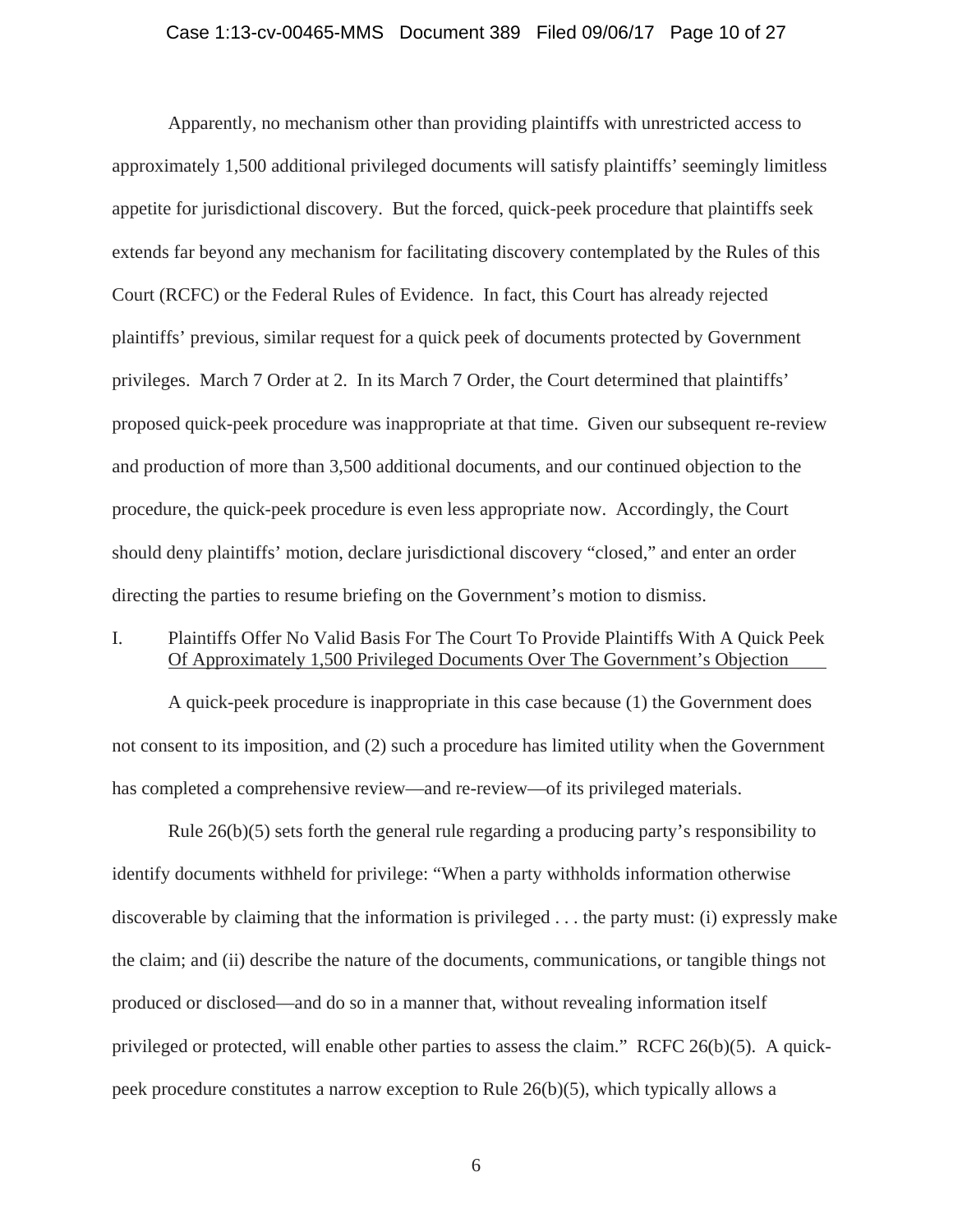#### Case 1:13-cv-00465-MMS Document 389 Filed 09/06/17 Page 11 of 27

producing party to provide never-reviewed, never-logged documents to the requesting party under a court order that the producing party's production will not constitute waiver of any privileges. *See* Fed. R. Civ. P. 26(f), Advisory Committee Notes (2006); Fed. R. Evid. 502(d). The procedure seeks to lessen the producing party's burden to review voluminous electronically stored information (ESI) for privilege and invest the resources necessary to comply with the strictures of Rule 26(b)(5). *See* Rule 26(f), Advisory Committee Notes (2006). Should the producing party voluntarily agree to adopt a quick-peek procedure, courts ensure that it does not waive privilege by entering a clawback order pursuant to Federal Rule of Evidence 502(d). *See* Fed. R. Evid. 502(d).

However, Federal Rule of Evidence "502(d) does not authorize a court to require parties to engage in 'quick peek' . . . productions and should not be used directly or indirectly to do so." The Sedona Conference, *Commentary on Protection of Privileged ESI*, 17 Sedona Conf. J. 99, 140 (2016). "Rule 502 was designed to protect producing parties, not to be used as a weapon impeding a producing parties' right to protect privileged material. Compelled disclosure of privileged information, even with a right to later claw back the information, forces a producing party to ring a bell that cannot be un-rung." *Id.* Even if no waiver exists with respect to a particular document, a forced, quick-peek protocol imposes significant prejudice on the producing party because the opposing party may still obtain protected information contained in the document by "submit[ting] a request for admission to elicit the material or tailor[ing] a deposition question to do the same." *Id.* at 139.

Given these considerations, courts approve quick-peek procedures in limited cases when (1) the *producing party voluntarily agrees* to adopt such a procedure, and (2) the procedure will minimize the producing party's burden associated with a document-by-document privilege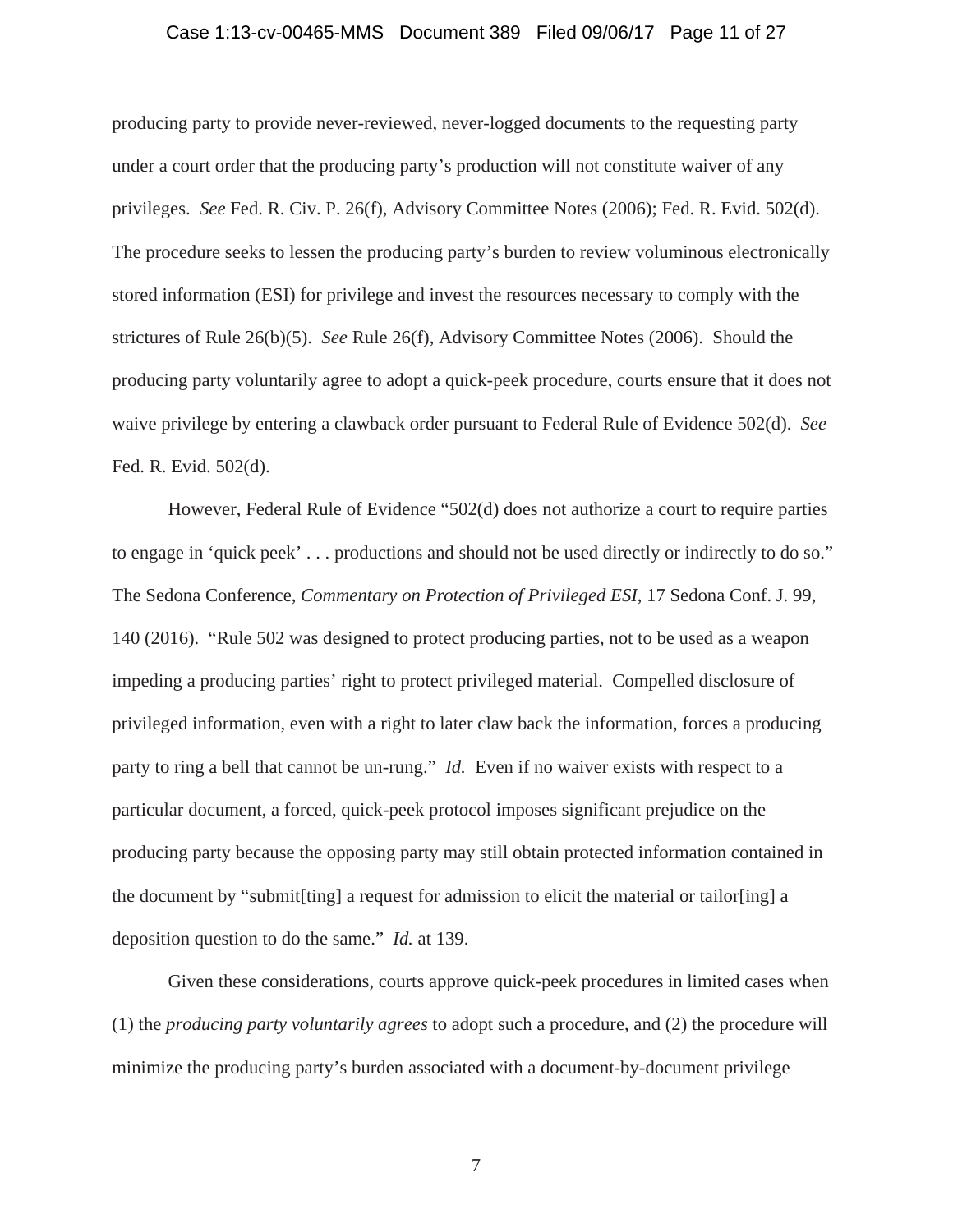#### Case 1:13-cv-00465-MMS Document 389 Filed 09/06/17 Page 12 of 27

review and preparation of a privilege log. *See*, *e.g., Salem Fin., Inc. v. United States*, 102 Fed. Cl. 793, 800 (2012) (permitting Government counsel to obtain a quick peek of plaintiff's documents when plaintiff's counsel consented to such a procedure); *Voter Verified, Inc. v. Premier Election Sols., Inc.*, No. 09-cv-1968, 2010 WL 11474689, \*2 (M.D. Fla. June 9, 2010) (adopting plaintiff's proposal to allow defendant's counsel a quick peek of plaintiff's responsive documents). Neither factor is present here.

First, the Government opposes the imposition of a forced quick-peek procedure. Inherent in the Court's authority to approve a quick-peek procedure is the producing party's consent to it. *See Salem Fin., Inc.*, 102 Fed. Cl. at 800; *Voter Verified, Inc.*, 2010 WL 11474689, \*2; *Radiant Asset Assurance, Inc. v. College of the Christian Bros. of N.M.*, No. 09-885, 2010 WL 4928866, \*2 (D.N.M. Oct. 22, 2010) (ordering defendant to produce unreviewed ESI subject to Rule 502(d) order after defendant consented to such an order); *Thermal Sols., Inc. v. Imura Int'l USA, Inc.*, No. 08-2220, slip op. at 2 (D. Kan. Mar. 4, 2010) (ECF No. 194). *See also* The Sedona Conference, *Commentary on Protection of Privileged ESI*, 17 Sedona Conf. J. at 135 (Sedona Conference Comment 2(d): "Rule 502(d) orders should be considered to facilitate *consensual* 'quick peek' . . . productions in order to promote judicial economy without fear of any later claim of waiver") (emphasis added). Absent such consent, courts have denied a requesting party's motion to force a producing party to turn over its privileged materials under the guise of a quick-peek procedure. *See*, *e.g.*, *Mgmt. Compensation Group Lee, Inc. v. Okla. State Univ.*, No. Civ-11-967-D, 2011 WL 5326262, \*4 n.6 (W.D. Okla. Nov. 3, 2011) (declining to impose a quick peek procedure on an objecting party); *Good v. Am. Water Works Co.*, No. 2:14-01374, 2014 WL 5486827, \*3 (S.D. W. Va. Oct. 29, 2014) (rejecting plaintiffs' proposal to compel defendants to produce documents to plaintiffs without an initial privilege review by defendants'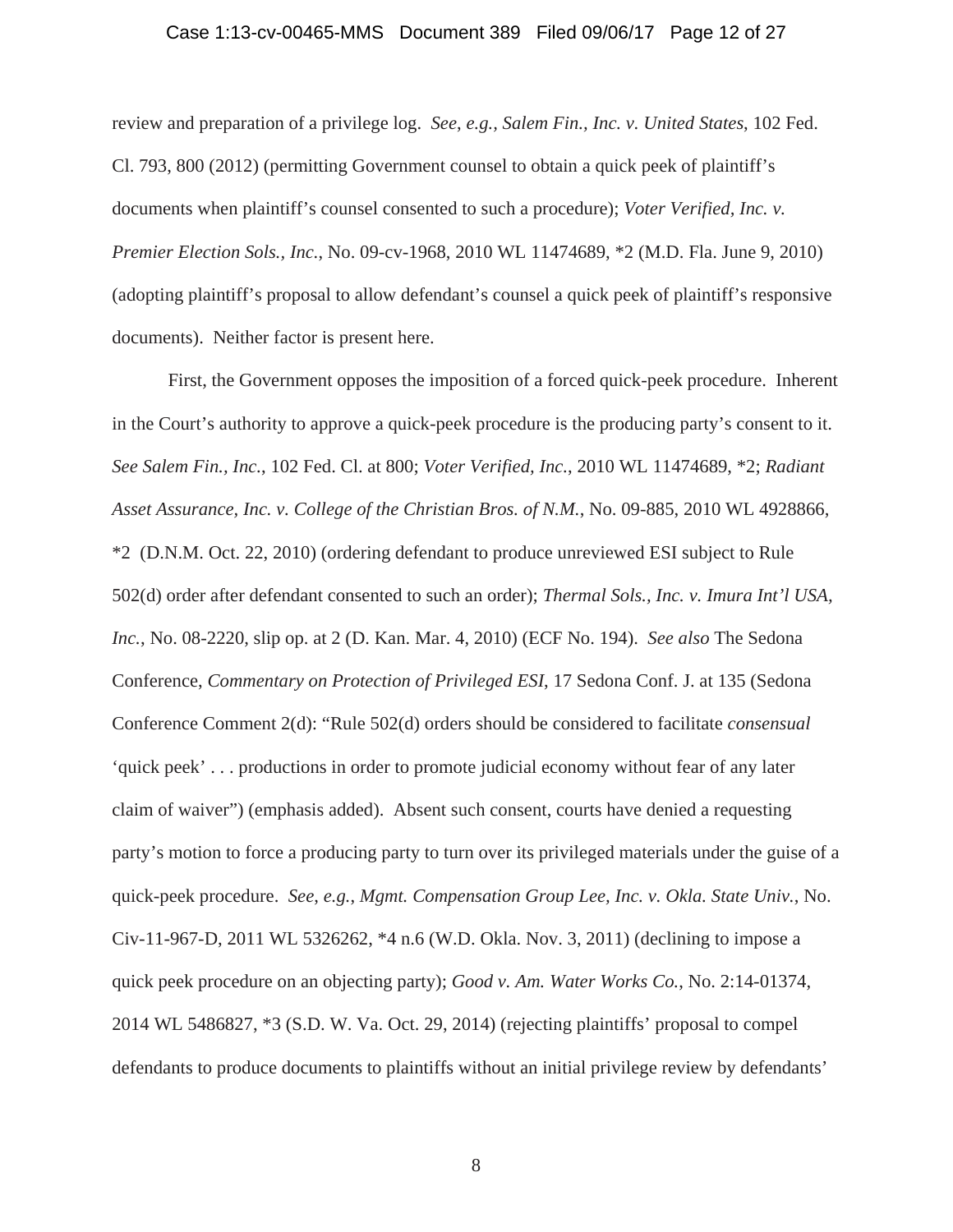#### Case 1:13-cv-00465-MMS Document 389 Filed 09/06/17 Page 13 of 27

attorneys); *see also* Martin R. Leuck & Patrick M. Arenz, *Federal Rule of Evidence 502(d) and Compelled Quick Peek Productions*, 10 Sedona Conf. J. 229, 232-34 (2009).

We are aware of only one case in which a court compelled a quick peek over a producing party's objection. *See Summerville v. Moran*, No. 14-cv-2099, 2016 WL 233627, at \*5-6 (S.D. Ind. Jan. 20, 2016). In *Summerville*, the defendant provided an inadequate privilege log and refused to cooperate with plaintiff regarding discovery. *Id.* at \*5. As an alternative to imposing wholesale privilege waiver as a sanction, the district court permitted the plaintiff to review a sample of 12 documents withheld for attorney-client privilege. *Id.* at \*5-6; *see also* Leuck & Arenz, 10 Sedona Conf. J. at 235 (suggesting that courts may compel quick-peek productions "*as a sanction* on parties that are found to egregiously violate their discovery obligations") (emphasis added). Plaintiffs acknowledge that no such conduct is present here. Pls. Mot. at 3.

Second, the quick-peek procedure will not minimize the burden of a document-bydocument privilege review and preparation of a privilege log because the Government has already invested the "substantial costs . . . and the time required for the privilege review" that a quick peek is designed to avoid. *See* Rule 26(f), Advisory Committee Notes (2006); *see also* March 7 Order at 2. Plaintiffs' proposed quick peek would require the Government to absorb the burden of a full-scale privilege review, along with the harm associated with handing over the precise documents the Government already determined were properly withheld as privileged in accordance with the Courts' rulings. Moreover, notwithstanding plaintiffs' representation in their July 25 letter that the quick-peek procedure would "eliminate further privilege disputes," plaintiffs' motion contemplates that the quick peek will generate additional privilege disputes, requiring ongoing Court intervention. *Compare* Pls. Mot. at 5, *with id.*, A7.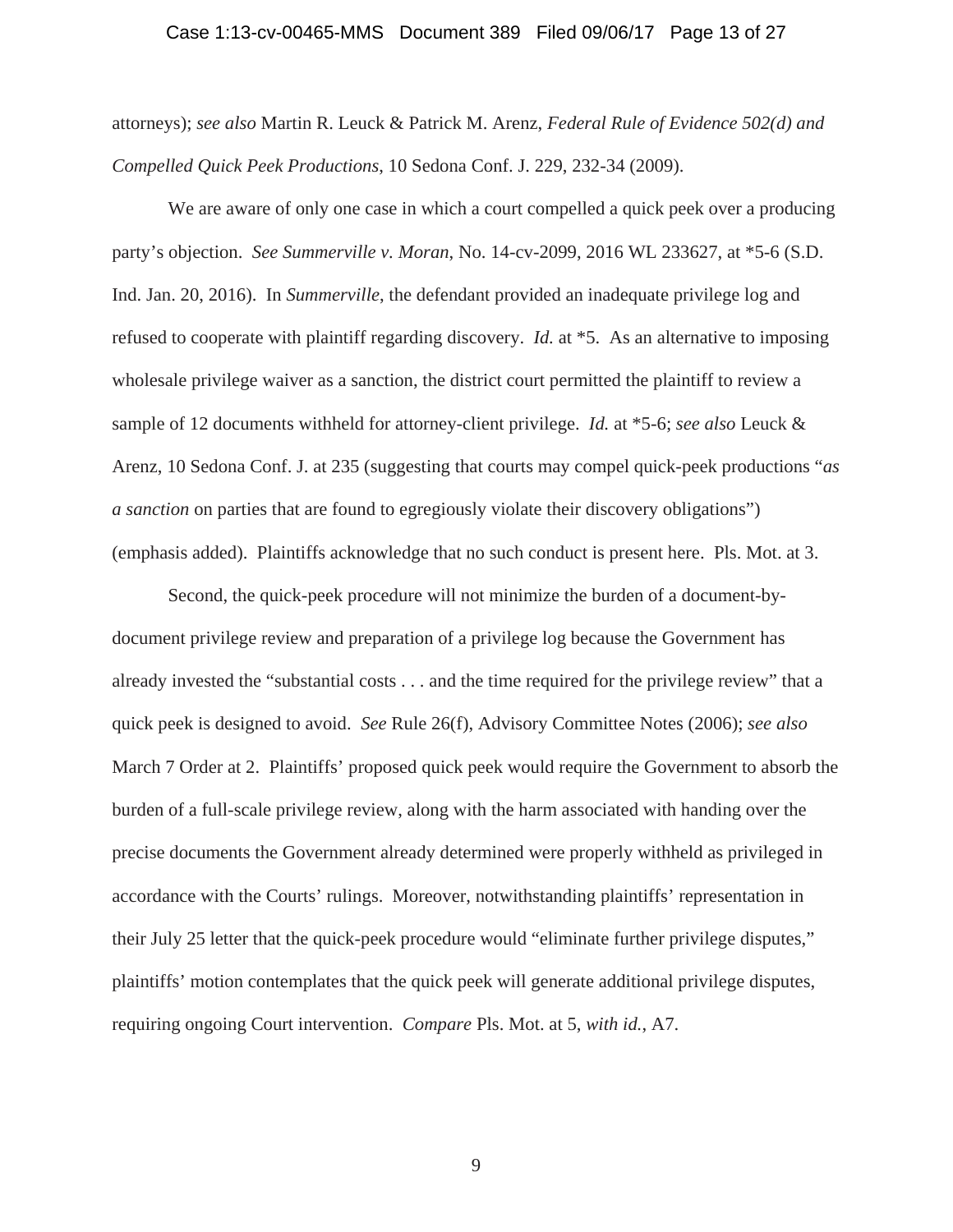#### Case 1:13-cv-00465-MMS Document 389 Filed 09/06/17 Page 14 of 27

Nonetheless, plaintiffs argue that the Court should force the Government to provide plaintiffs with a quick peek of privileged documents because the Government reconsidered certain privilege assertions as part of the meet-and-confer process. *Id*. at 3-5. In this regard, plaintiffs erroneously conflate our reconsideration and withdrawal of a privilege assertion with an admission that the document was not properly withheld as privileged in the first place. *Id.* at 4-5. However, our decision to produce specific documents stemmed from both prudential concerns and a meaningful effort on our part to finally move forward to adjudicate our motion to dismiss—not because we agree that plaintiffs needed any such documents.

Indeed, plaintiffs fail to adequately explain their need for the two exemplar documents cited in their motion. *See id*., A40 (FHFA00077771), A29 (FHFA00038592). FHFA0007771 briefly mentions Fannie Mae's expected profitability for the quarter ending June 30, 2012, but Fannie Mae's actual earnings for that quarter are publicly available in its SEC filing. *Compare id.*, A40, *with* Fannie Mae Form 10-Q at 3 (Aug. 8, 2012). *See In re United States*, 678 F. App'x 981, 990 (Fed. Cir. 2017) (where information is available to plaintiffs "in public filings, there is no sufficient showing of need"). In addition, plaintiffs erroneously contend that they need FHFA00038592 because it allegedly contradicts a statement contained in a declaration submitted by a former FHFA official in a separate litigation. Pls. Mot. at 4 and A29. Putting aside that no such contradiction is apparent, we note that plaintiffs obtained substantively similar information from the deposition of Fannie Mae's former chief financial officer. RA8-9. Thus, given that the information was available from other sources, plaintiffs' alleged need for this undisputedly privileged document is questionable, at best. *See Fairholme Funds, Inc. v. United States*, 128 Fed. Cl. 410, 434 (2016) (explaining that the Court must consider the availability of evidence from other sources when weighing a party's need for information protected by Government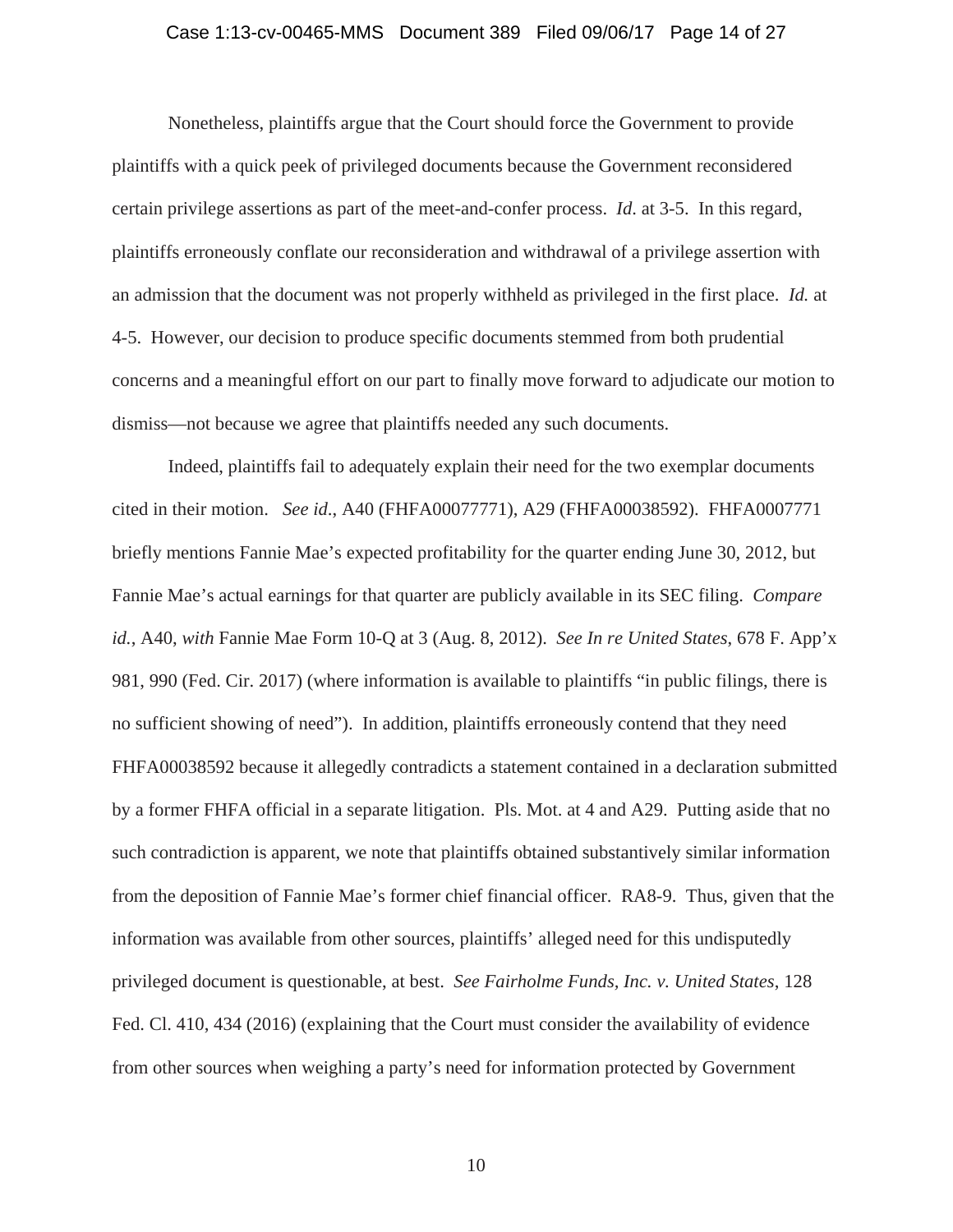#### Case 1:13-cv-00465-MMS Document 389 Filed 09/06/17 Page 15 of 27

privileges). In any event, we *produced* FHFA00038592 when plaintiffs brought it to our attention during the course of the meet-and-confer process.

In addition, plaintiffs' argument that we should have produced three pages of segregable, factual information from a Fannie Mae presentation prepared for FHFA—which the Government produced in full as part of the meet-and-confer process—does not provide a basis to permit plaintiffs a quick peek of approximately 1,500 additional privileged documents. *Id.*, A25-27. The Government did its best to segregate and produce purely factual information as part of its rereview. When plaintiffs identified this document as part of the meet-and-confer process, we withdrew our privilege assertion and provided plaintiffs with an unredacted version. *See In re United States*, 321 F. App'x 953, 958-61 (Fed. Cir. 2009) ("[T]he division between factual and deliberative content is not exact, and merely because the content of a particular document involves factual information, that does not mean that the deliberative-process privilege does not apply").

Given the Government's re-review of its privilege log, production of approximately 3,500 additional documents, and cooperation in the meet-and-confer process, plaintiffs identify no valid basis for the Court to force the Government to provide plaintiffs with a quick peek of approximately 1,500 documents that the Government determined were properly withheld as privileged.

#### II. The Parties Should Resume Briefing On The Government's Motion To Dismiss

Consistent with the Court's March 7 Order, we have produced over 3,500 additional documents to plaintiffs, and met and conferred with plaintiffs regarding 38 documents that they questioned. We understood from the joint status report that our response with respect to those 38 documents would determine whether plaintiffs would seek Court intervention regarding any of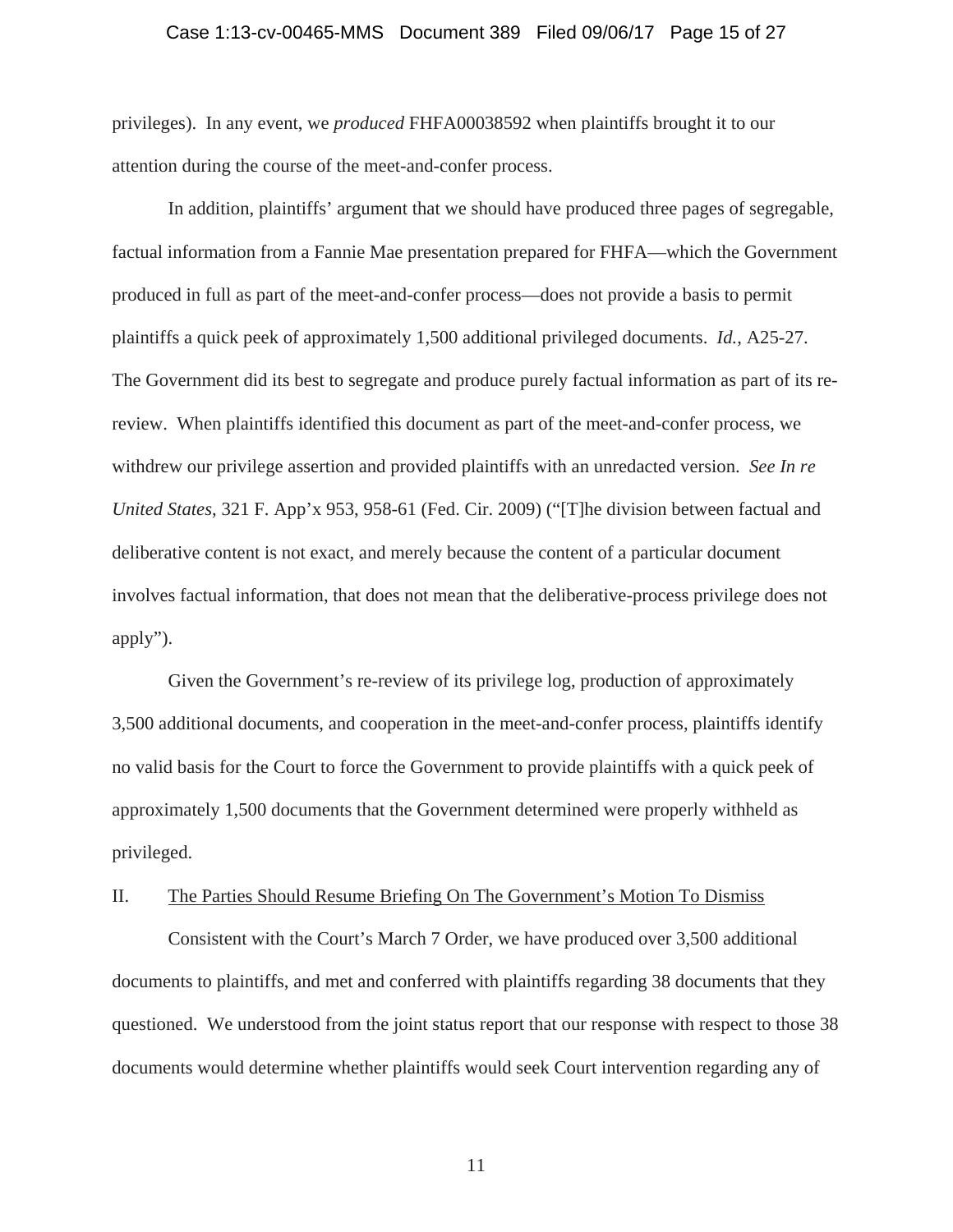*those documents*, not whether plaintiffs would seek a Court order compelling a quick peek of 1,500 documents that the Government already determined were properly withheld as privileged consistent with this Court's and the Federal Circuit's rulings. Accordingly, we understand all document-specific privilege challenges to be resolved. Thus, jurisdictional discovery should conclude and briefing on the Government's motion to dismiss should resume.

#### **CONCLUSION**

For these reasons, plaintiffs' second motion to compel should be denied and the Court should enter an order directing the parties to resume briefing on the Government's motion to dismiss.

Respectfully submitted,

CHAD A. READLER Acting Assistant Attorney General

s/Robert E. Kirschman, Jr. ROBERT E. KIRSCHMAN, JR. **Director** 

s/Kenneth M. Dintzer KENNETH M. DINTZER Deputy Director Commercial Litigation Branch Civil Division U.S. Department of Justice P.O. Box 480 Ben Franklin Station Washington, DC 20044 Telephone: (202) 616-0385 Facsimile: (202) 307-0973 Email: Kenneth.Dintzer@usdoj.gov

Attorneys for Defendant

August 17, 2017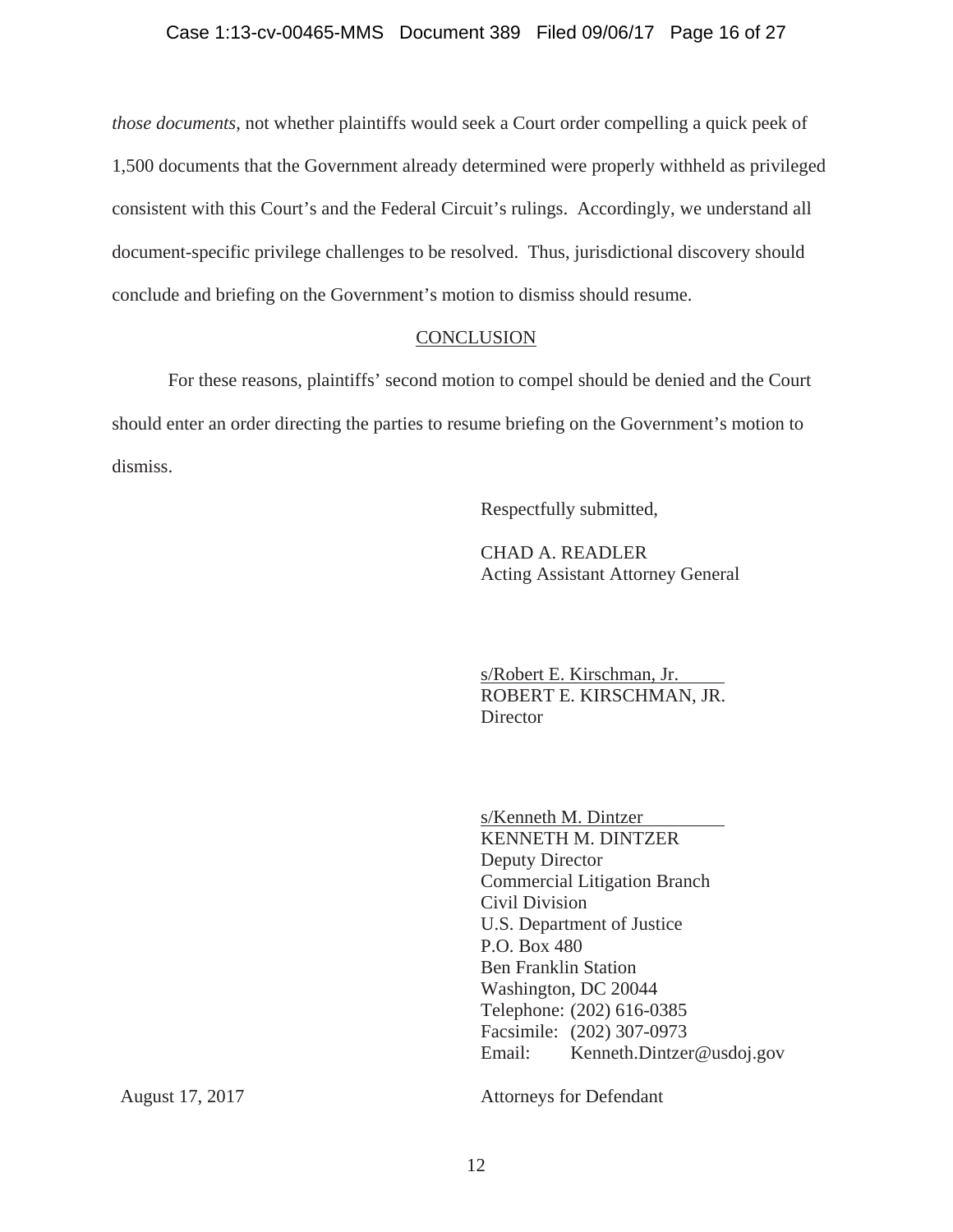# RESPONSE APPENDIX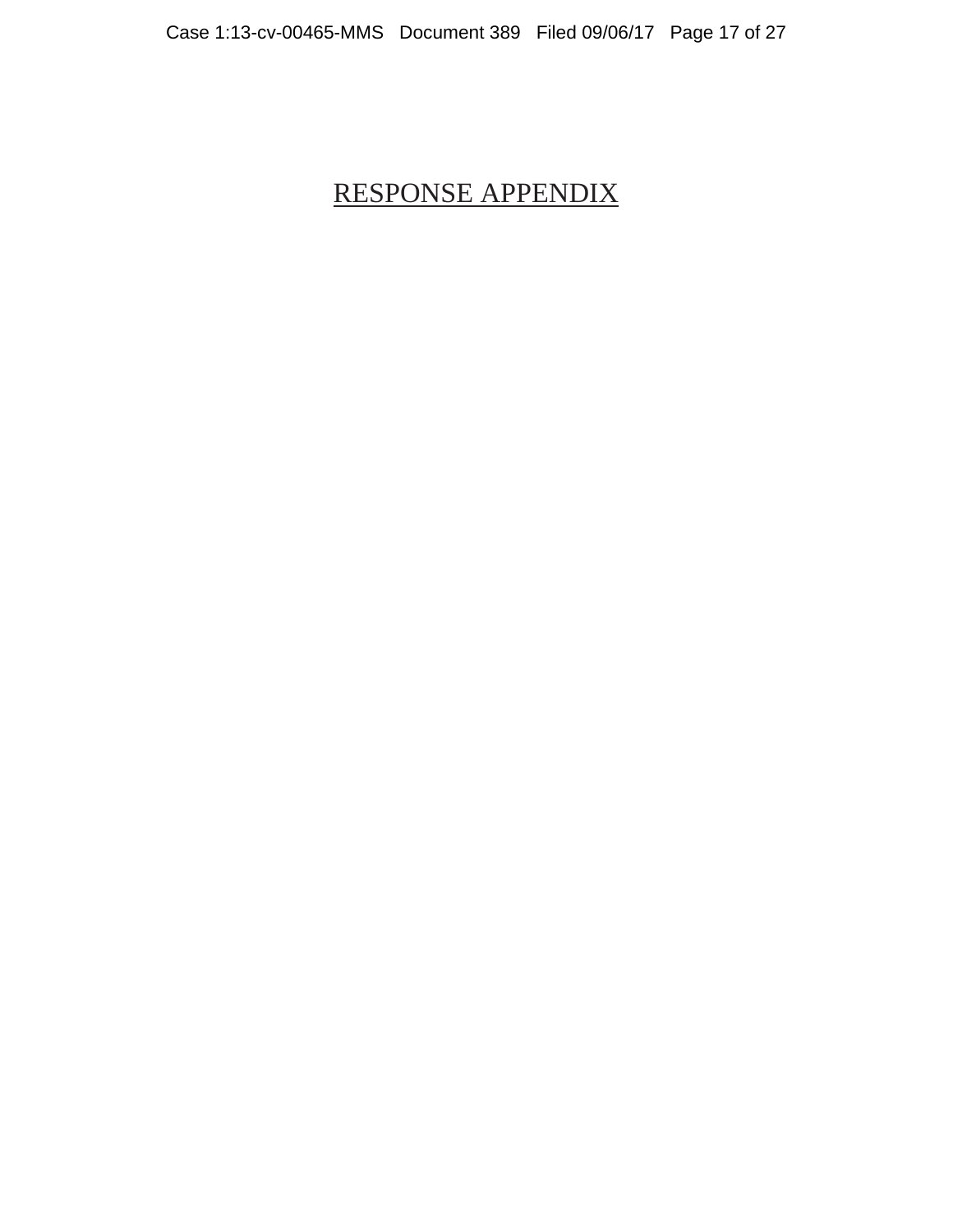# Index to Response Appendix

| Email Chain between Brian W. Barnes and Elizabeth M. Hosford (June 9-16, 2017) RA1 |                 |
|------------------------------------------------------------------------------------|-----------------|
| Transcript, Deposition of Susan McFarland (July 15, 2015) (Excerpts)               | RA <sub>6</sub> |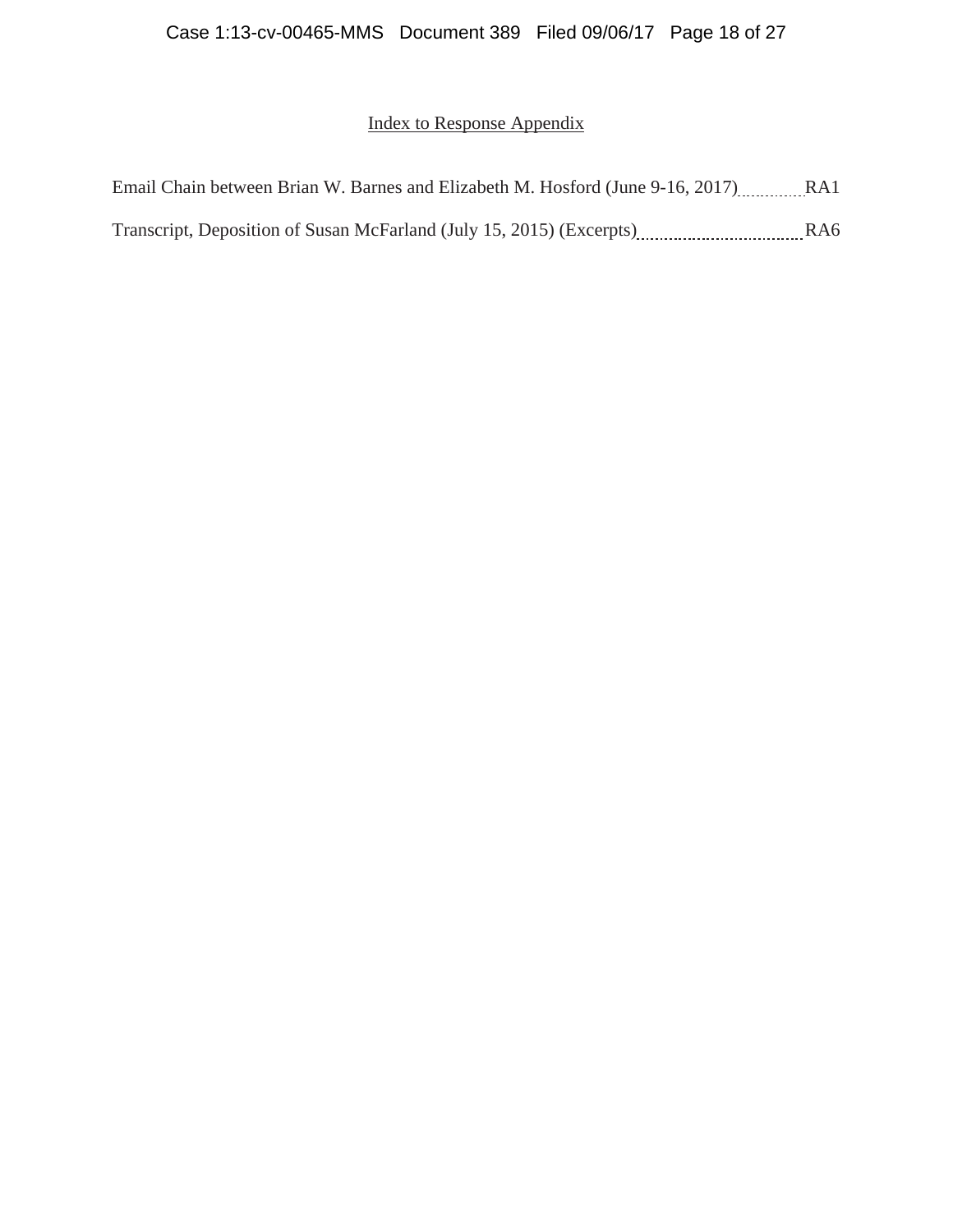# Case 1:13-cv-00465-MMS Document 389 Filed 09/06/17 Page 19 of 27

| From:    | Brian Barnes                                                                                              |
|----------|-----------------------------------------------------------------------------------------------------------|
| To:      | Hosford, Elizabeth (CIV)                                                                                  |
| $Cc$ :   | Bezak, Reta E. (CIV); Koprowski, Agatha M. (CIV); Schiavetti, Anthony F. (CIV); Laufgraben, Eric E. (CIV) |
| Subject: | <b>RE: Fairholme Question</b>                                                                             |
| Date:    | Monday, June 26, 2017 9:04:46 AM                                                                          |

Hi Liz,

Many thanks for clarifying the standard the Government used when re-reviewing the documents on the privilege logs. I'm writing to request that you take another look at the documents I've listed below. Based on the privilege log descriptions and other materials the Government produced, we think these documents may be sufficiently related to the central issues in the case that Fairholme's need overcomes the qualified privilege. As you'll see, most of the documents we have questions about come from FHFA. To the extent the government will not be producing any of these documents, please let us know when you are available to meet and confer.

Best regards,

Brian W. Barnes Cooper & Kirk, PLLC (202) 220-9623

FHFA Documents:

FHFA00031716 FHFA00031718 FHFA00038592 FHFA00038593 FHFA00043777 FHFA00043797 FHFA00045470 FHFA00050858 FHFA00050887 FHFA00051264 FHFA00068184 FHFA00070475 FHFA00070477 FHFA00070607 FHFA00072773 FHFA00072775 FHFA00072776 FHFA00077677 FHFA00073824 FHFA00073836 FHFA00073922 FHFA00073923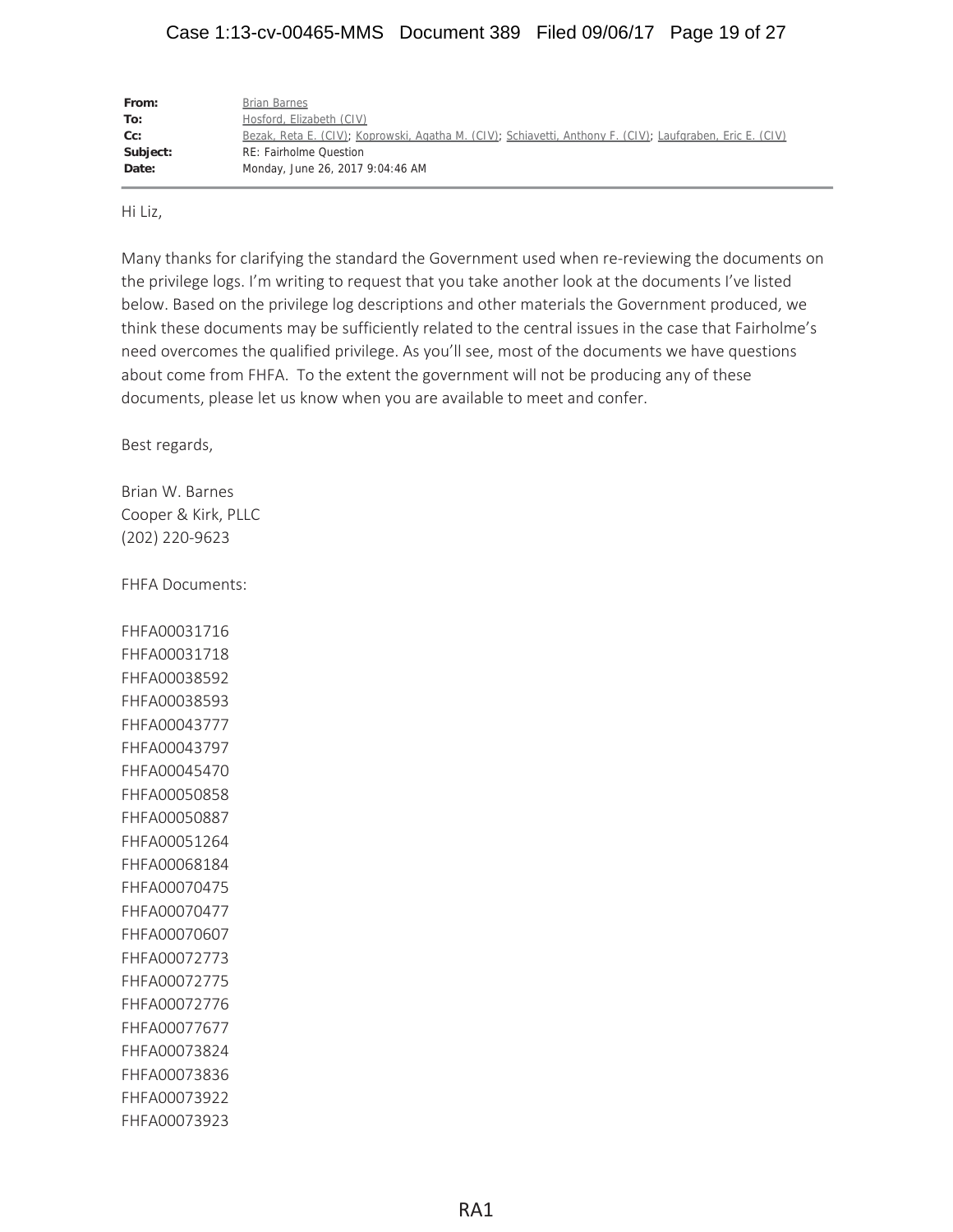FHFA00075629 FHFA00077749 FHFA00077751 FHFA00077771 FHFA00097400 FHFA00097403 FHFA00103555 FHFA00103576 FHFA00105865 FHFA00106289

Treasury Documents:

UST00377912 UST00378962 UST00081727 UST00061151 UST00061154 UST00384425

**From:** Hosford, Elizabeth (CIV) [mailto:Elizabeth.Hosford@usdoj.gov] **Sent:** Friday, June 16, 2017 1:45 PM **To:** Brian Barnes <BBarnes@cooperkirk.com> **Cc:** Bezak, Reta E. (CIV) <Reta.E.Bezak@usdoj.gov>; Koprowski, Agatha M. (CIV) <Agatha.M.Koprowski@usdoj.gov>; Schiavetti, Anthony F. (CIV) <Anthony.F.Schiavetti@usdoj.gov>; Laufgraben, Eric E. (CIV) <Eric.E.Laufgraben@usdoj.gov> **Subject:** RE: Fairholme Question

Brian – Thanks for getting back to me. Any internal discussions about the production are privileged, but we, of course, used our best judgment and good faith. We note, however, that the Federal Circuit, in its mandamus opinion, identified two factors on the issue of need: (1) the proximity between the information contained in the document and the central issues in the case; and (2) whether the information was available from other sources. To the extent the plaintiffs expected us to apply a specific (or possibly even a different) standard - and wished to consult about it - we respectfully suggest that you should have raised the issue earlier, given that you were well aware that we were pursuing the review. As noted previously, we have complied with the court's order and produced an additional 3500 documents. Should plaintiffs choose to initiate a meet and confer process with respect to other documents on the log, we stand ready to respond.

Liz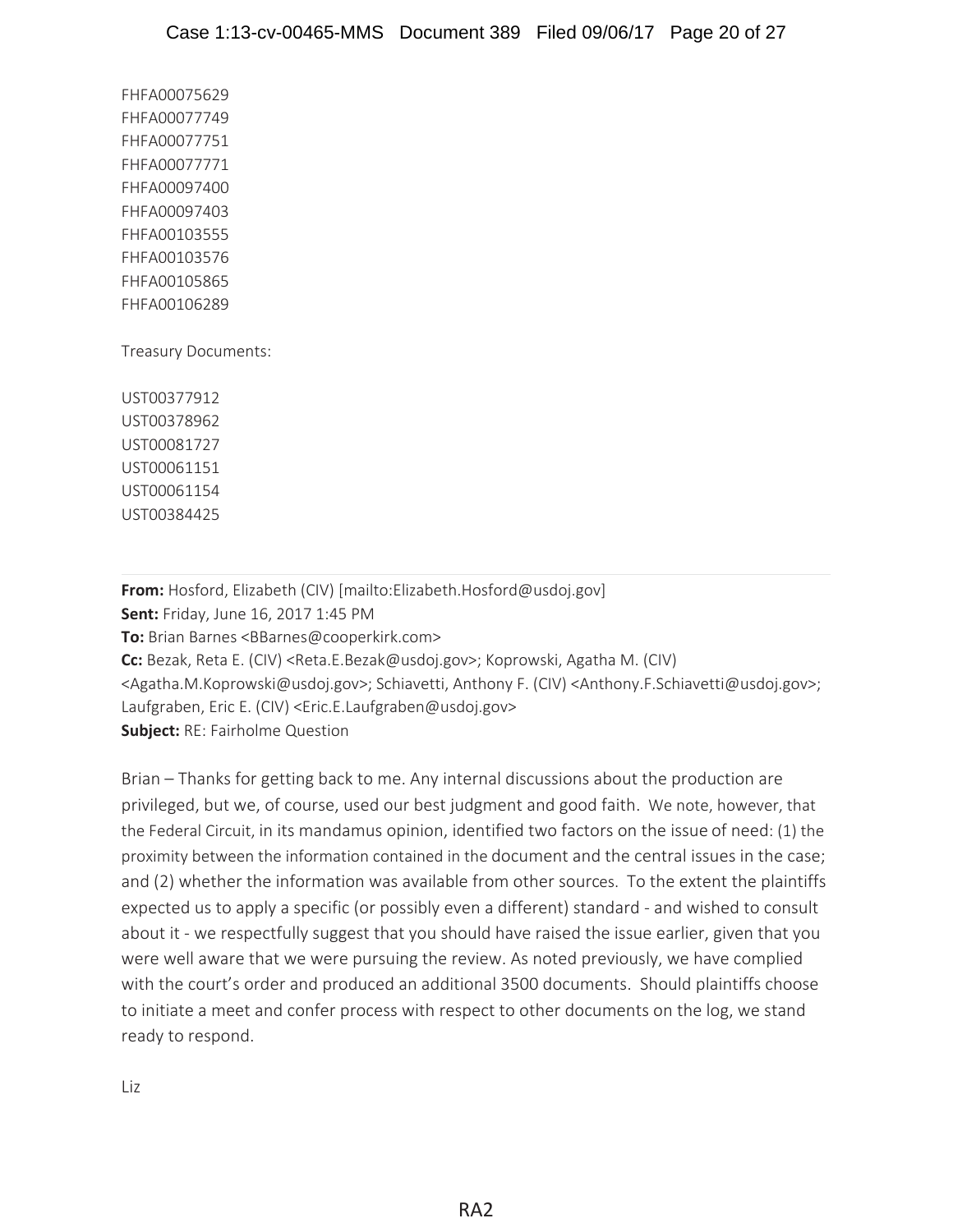**From:** Brian Barnes [mailto:BBarnes@cooperkirk.com] **Sent:** Wednesday, June 14, 2017 4:50 PM **To:** Hosford, Elizabeth (CIV) <*EHosford@CIV.USDOJ.GOV>* **Cc:** Bezak, Reta E. (CIV) <rbezak@CIV.USDOJ.GOV>; Koprowski, Agatha M. (CIV) <akoprows@CIV.USDOJ.GOV>; Schiavetti, Anthony F. (CIV) <aschiave@CIV.USDOJ.GOV>; Laufgraben, Eric E. (CIV) <elaufgra@CIV.USDOJ.GOV> **Subject:** RE: Fairholme Question

Hi Liz,

I hope that the Government will reconsider its refusal to provide any clarification on its understanding of the standard to be applied when determining whether Fairholme's need for a particular document is sufficient to overcome the Government's qualified privileges. We can't tell what standard the Government applied from the documents it produced (a task made even more difficult by your suggestion that the Government could have properly withheld some of these documents but nevertheless decided to voluntarily withdraw its claims of privilege). In the absence of clarification, we may need to go back to the Court.

With respect to the second issue you raise, we don't believe that the Government can unilaterally determine that "the parties' discovery disputes" have been "resol[ved]." We're still reviewing the documents the Government previously withheld for privilege, many of which were only produced two weeks ago. Once we've had an opportunity to assess these documents and the remaining items on the Government's privilege logs, we'll either seek to meet and confer with you about our remaining concerns or file a notice with the Court starting the 45-day clock by stating that we don't plan to raise any additional privilege issues during this phase of discovery.

Best regards,

Brian W. Barnes Cooper & Kirk, PLLC

**From:** Hosford, Elizabeth (CIV) [mailto:Elizabeth.Hosford@usdoj.gov] **Sent:** Monday, June 12, 2017 9:02 PM **To:** Brian Barnes <BBarnes@cooperkirk.com> Cc: Bezak, Reta E. (CIV) <Reta.E.Bezak@usdoj.gov>; Koprowski, Agatha M. (CIV) <Agatha.M.Koprowski@usdoj.gov>; Schiavetti, Anthony F. (CIV) <Anthony.F.Schiavetti@usdoj.gov>; Laufgraben, Eric E. (CIV) <*Eric.E.Laufgraben@usdoj.gov>* **Subject:** RE: Fairholme Question

Brian,

As we stated in our status report, we produced all documents listed on the privilege logs that are either (1) no longer privileged in light of both courts' rulings, or (2) despite being privileged must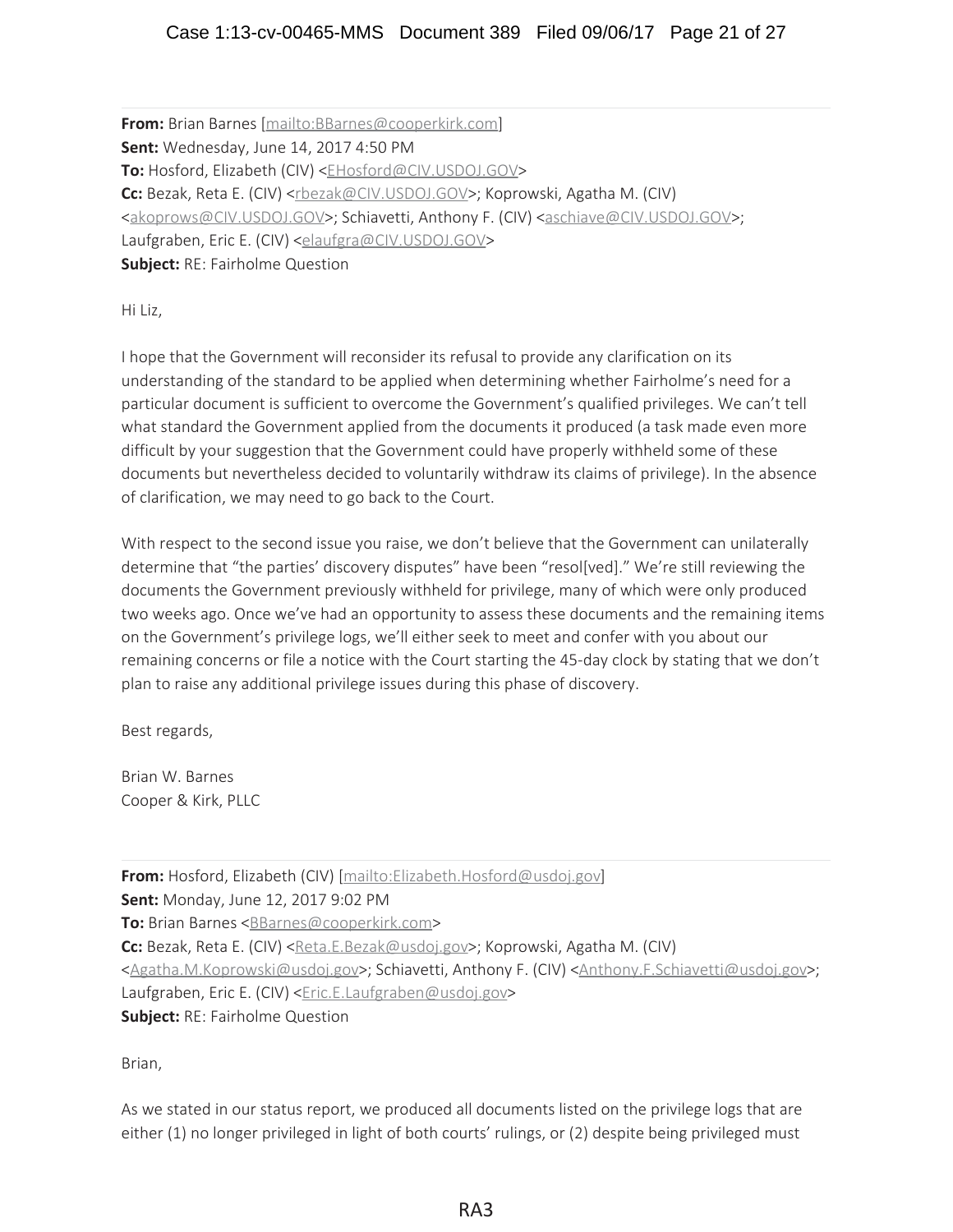nevertheless be produced in light of both courts' rulings, as well as documents over which the United States has withdrawn its assertion of privilege. In doing so, we applied the standards announced or evidenced by the courts' rulings and the documents examined therein.

We also note that, with respect to completing discovery, the Court of Federal Claims instructed the Government to re-review its privilege log in accordance with the court's and the Federal Circuit's privilege rulings by May 30, 2017 (as amended), and directed plaintiffs to file their amended complaint within 45 days after "resolution of the parties' discovery disputes." *See* Order, March 7, 2017, ECF No. 360 at 2-3; see also Order Granting Extension of Time, Apr. 13, 2017, ECF No. 371. In response to the court's March 7 order, we produced an additional 3,500 documents that were previously withheld pursuant to governmental privileges. *See* Mot. for Leave to File Corrected Status Report, May 31, 2017, ECF No. 377.

Given that we produced the last portion of those documents on May 31, 2017, we understand the "parties' discovery disputes" to have been resolved as of that date.

Liz

**From:** Brian Barnes [mailto:BBarnes@cooperkirk.com] **Sent:** Friday, June 09, 2017 12:05 PM **To:** Hosford, Elizabeth (CIV) <*EHosford@CIV.USDOJ.GOV>* **Cc:** Bezak, Reta E. (CIV) <rbezak@CIV.USDOJ.GOV>; Koprowski, Agatha M. (CIV) <akoprows@CIV.USDOJ.GOV>; Schiavetti, Anthony F. (CIV) <aschiave@CIV.USDOJ.GOV> **Subject:** Fairholme Question

Hi Liz,

We're still working our way through the additional documents the Government recently produced, but one question we have is what standard the Government used when assessing whether Fairholme's need for a particular document was sufficient to overcome the deliberative process privilege. Any insight you can provide on that would be very much appreciated.

Best regards,

Brian W. Barnes Cooper & Kirk, PLLC (202) 220-9623

NOTICE: This e-mail is from the law firm of Cooper & Kirk, PLLC (" $C\&K$ "), and is intended solely for the use of the individual(s) to whom it is addressed. If you believe you received this e-mail in error, please notify the sender immediately, delete the e-mail from your computer and do not copy or disclose it to anyone else. If you are not an existing client of C&K, do not construe anything in this e-mail to make you a client unless it contains a specific statement to that effect and do not disclose anything to C&K in reply that you expect to be held in confidence. If you properly received this e-mail as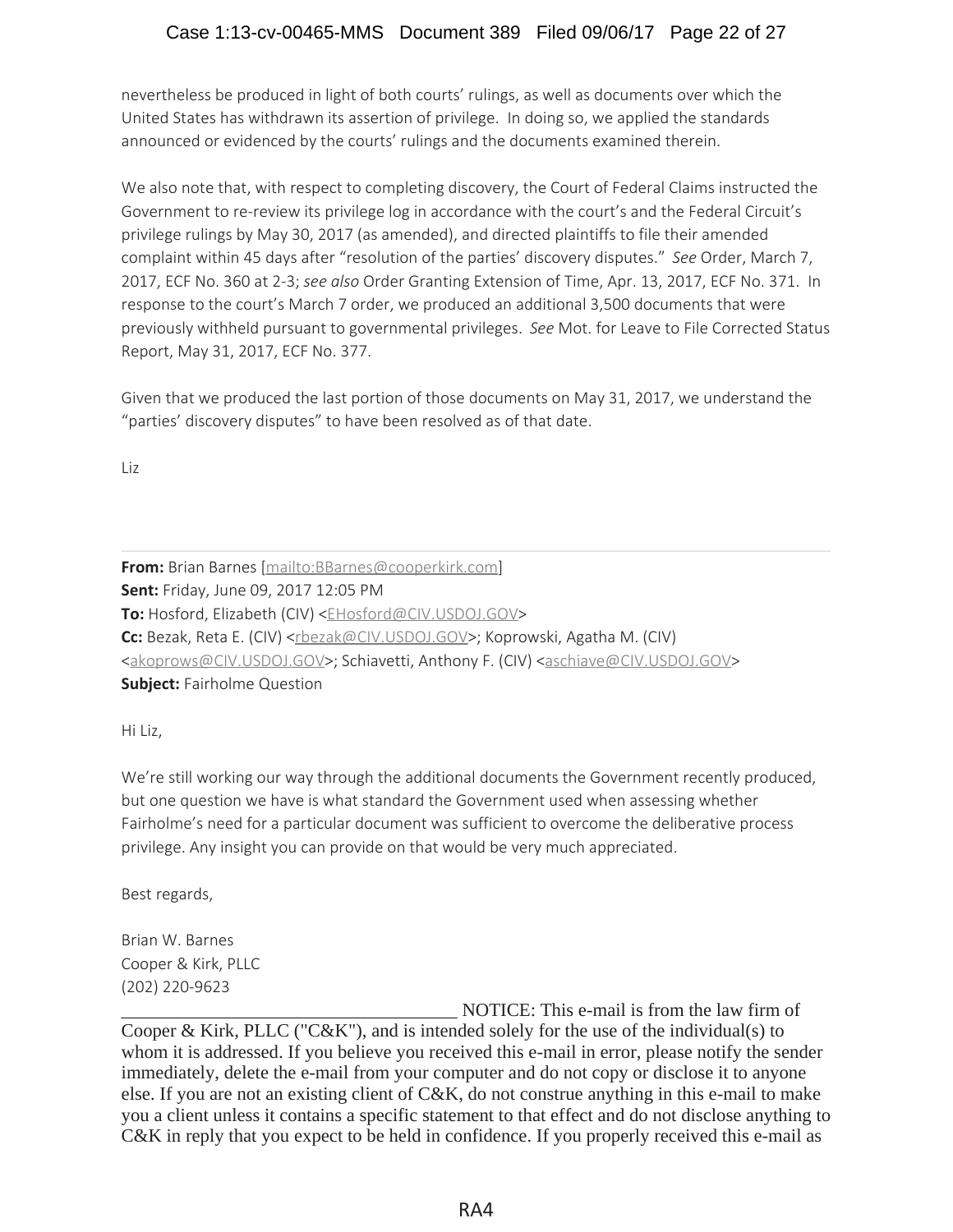a client, co-counsel or retained expert of C&K, you should maintain its contents in confidence in order to preserve any attorney-client or work product privilege that may be available to protect confidentiality.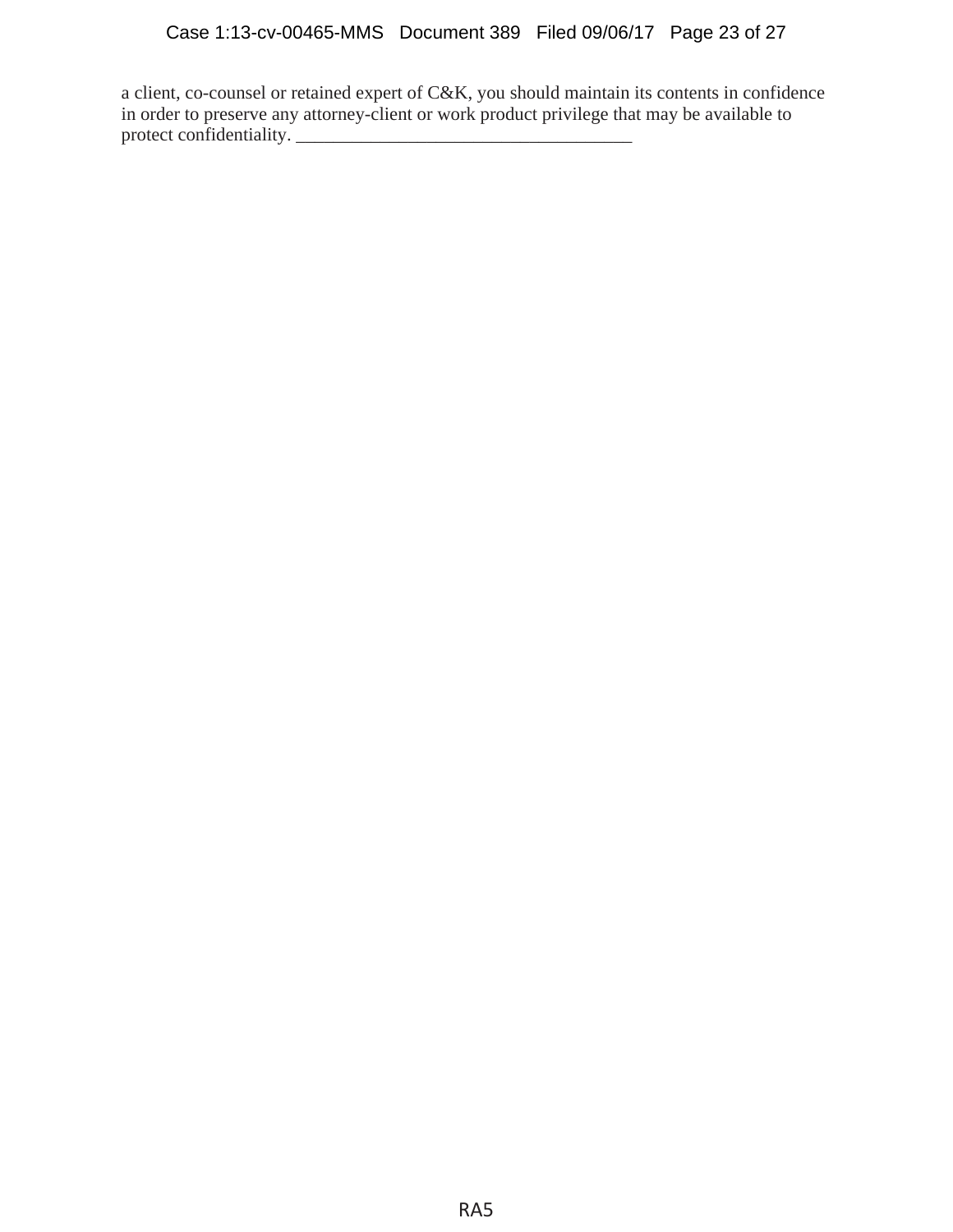1

 IN THE UNITED STATES COURT OF FEDERAL CLAIMS NO. 13-465 C (FILED FEBRUARY 26, 2014) -----------------------------x FAIRHOLME FUNDS, INC., ET AL VS. RCFC  $12(b)$ ; RCFC  $12(b)(6)$ ; RCFC 56(d) THE UNITED STATES -----------------------------x PROTECTED INFORMATION ONLY TO BE DISCLOSED IN ACCORDANCE WITH PROTECTIVE ORDER ORAL DEPOSITION OF MS. SUSAN MCFARLAND HOUSTON, TEXAS JULY 15TH, 2015 10:01 A.M. Reported By: SAMANTHA DOWNING, CSR JOB NO. 39652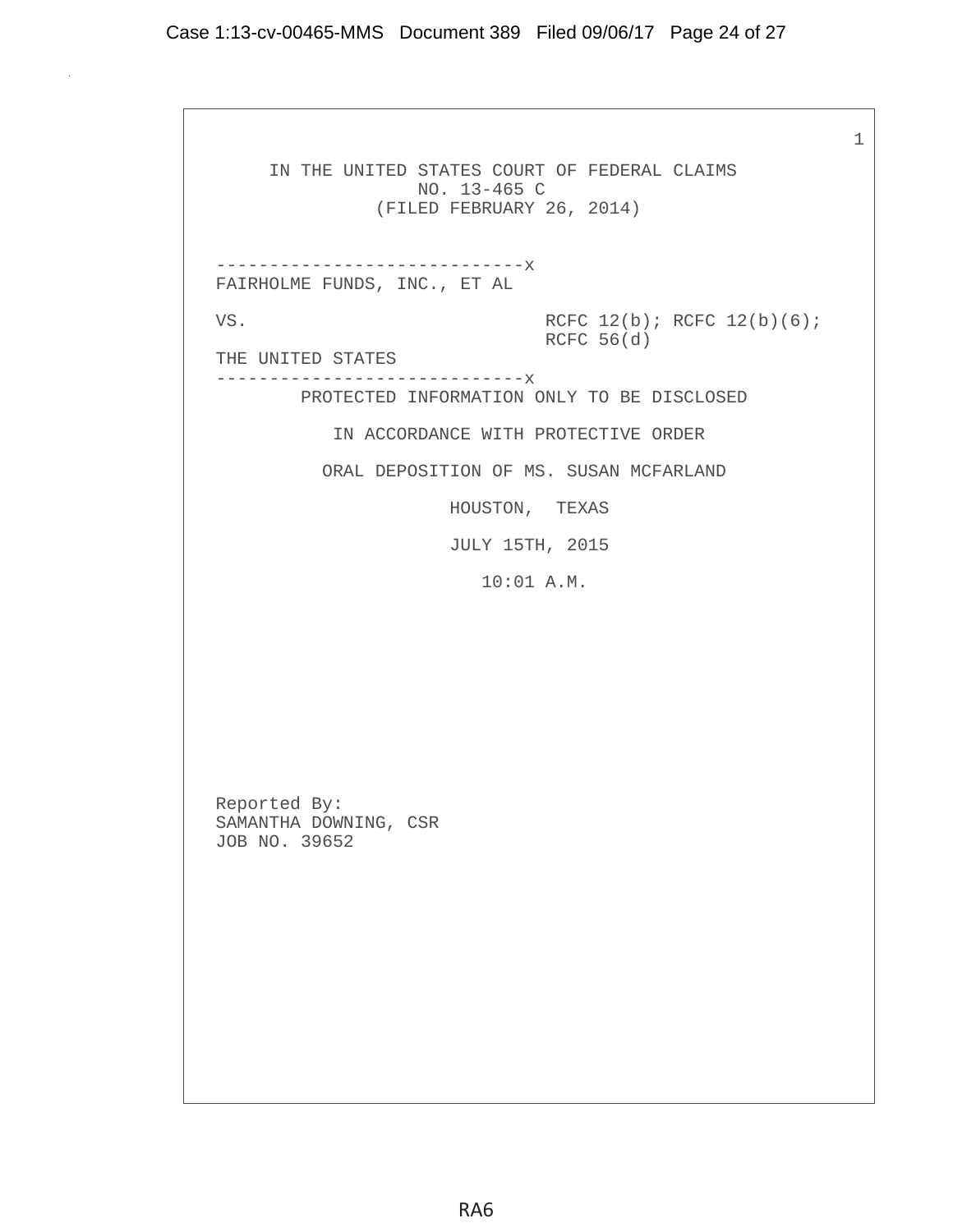|                  | $\overline{2}$                                          |                |                                                                               | 4 |
|------------------|---------------------------------------------------------|----------------|-------------------------------------------------------------------------------|---|
| 1                | ORAL DEPOSITION of MS SUSAN MCFARLAND, produced as a    | 1              | ATTORNEYS FOR CLASS PLAINTIFFS:                                               |   |
| 2                | witness at the instance of the Plaintiff, and duly      | $\overline{2}$ |                                                                               |   |
| 3                | sworn, was taken in the above-styled and numbered cause | 3              | KESSLER, TOPAZ, MELTZER & CHECK, L L P<br>280 KING OF PRUSSIA ROAD            |   |
| 4                | on the 15TH of JULY, 2015, from 10:01 a m to 5:31 p m,  |                | RADNOR, PENNSYLVANIA 19087                                                    |   |
| 5                | before Samantha Downing, CSR, CLR, in and for the State | 4              | Telephone: 610 822 2209<br>By: ERIC L ZAGAR, ESQ                              |   |
| 6                | of Texas, reported by machine shorthand, at the         | 5              | Ezagar@ktmc com                                                               |   |
| $\boldsymbol{7}$ | DOUBLETREE BY HILTON, 8181 AIRPORT BOULEVARD, HOUSTON,  | 6              |                                                                               |   |
| 8                | TEXAS 77061 pursuant to the Federal Rules of Civil      | 7<br>8         | <b>ATTORNEYS FOR WITNESS:</b>                                                 |   |
| 9                | Procedure and the provisions stated on the record or    |                | BANCROFT, PLLC                                                                |   |
| 10               | attached hereto                                         | 9              | 500 NEW JERSEY AVENUE, N W                                                    |   |
| 11               |                                                         | 10             | 7TH FLOOR<br>WASHINGTON, DC 20001                                             |   |
| 12               |                                                         |                | Telephone: 202 234 0090                                                       |   |
| 13               |                                                         | 11             | By: H CHRISTOPHER BARTOLOMUCCI, ESQ                                           |   |
| 14               |                                                         | 12             | Cbartolomucci@bancroftpllccom<br>D ZACH HUDSON, ESQ                           |   |
| 15               |                                                         |                | zhudson@bancroftpllccom                                                       |   |
| 16               |                                                         | 13<br>14       |                                                                               |   |
| 17               |                                                         |                | <b>ALSO PRESENT:</b>                                                          |   |
| 18               |                                                         | 15             |                                                                               |   |
| 19               |                                                         | 16             | RITA BEZAK, ESQ (APPEARING BY PHONE)<br>JOE ORLANDO, ESQ (APPEARING BY PHONE) |   |
|                  |                                                         | 17             | KATIE BRANDES, ESQ (APPEARING BY PHONE)                                       |   |
| 20<br>21         |                                                         | 18<br>19       |                                                                               |   |
|                  |                                                         | 20             |                                                                               |   |
| 22               |                                                         | 21             |                                                                               |   |
| 23               |                                                         | 22<br>23       |                                                                               |   |
| 24<br>25         |                                                         | 24             |                                                                               |   |
|                  |                                                         | 25             |                                                                               |   |
|                  |                                                         |                |                                                                               |   |
|                  | 3                                                       |                |                                                                               | 5 |
| 1                | <b>APPEARANCES</b>                                      | 1              | THE REPORTER: I have 10:01 a m.                                               |   |
| 2                | ATTORNEYS FOR PLAINTIFF:                                | 2              | Will the witness read and sign?                                               |   |
| 3                |                                                         | 3              | MR. BARTOLOMUCCI: Sure.                                                       |   |
| 4                | COOPER & KIRK, PLLC<br>1523 NEW HAMPSHIRE AVENUE, N W   | 4              | MS. SUSAN MCFARLAND,                                                          |   |
| 5                | WASHINGTON, D C 20036                                   | 5              | was called as a witness and, being first duly sworn,                          |   |
| 6                | Telephone: 202 220 9600<br>By: DAVID THOMPSON, ESO      | 6              | testified as follows:                                                         |   |
|                  | dthompson@cooperkirk.com                                | 7              | <b>EXAMINATION</b>                                                            |   |
| 7<br>8           | SHELBY BAIRD, ESQ                                       | 8              | BY MR. THOMPSON:                                                              |   |
| 9                | <b>ATTORNEYS FOR DEFENDANT:</b>                         | 9              | Q. Good morning.                                                              |   |
| 10               | <b>US DEPARTMENT OF JUSTICE</b>                         | 10             | Would you please state your full name for                                     |   |
| 11               | COMMERCIAL LITIGATION BRANCH                            | 11             | the record?                                                                   |   |
| 12               | <b>BEN FRANKLIN STATION</b><br>PO BOX 480               | 12             | A. Susan McFarland.                                                           |   |
|                  | WASHINGTON, D C 20044                                   | 13             | Q. I am David Thompson with the firm of                                       |   |
| 13               | Telephone: 202 353 7995<br>By: ERIC LAUFGRABEN, ESQ     | 14             | Cooper & Kirk, and I represent the plaintiffs in this                         |   |
| 14               | Eric e laufgraben@usdoj gov                             | 15             | matter. With me is my colleague, Shelby Baird.                                |   |
| 15               | ELIZABETH HOSFORD, ESQ                                  | 16             | MR. THOMPSON: And it might make sense                                         |   |
| 16               |                                                         | 17             | for counsel to identify themselves for the record.                            |   |
| 17               | ATTORNEYS FOR FHFA:                                     | 18             | MR. ZAGAR: Good morning.                                                      |   |
| 18               | ARNOLD & PORTER, LLP                                    | 19             | My name is Eric Zagar. I represent the                                        |   |
| 19               | 555 TWELFTH STREET, NW<br>WASHINGTON, D C 20004         | 20             | class plaintiffs in the Court of Federal Claims.                              |   |
|                  | Telephone: 202 942 5180                                 | 21             | MS. VARMA: Asim Varma from                                                    |   |
| 20               | By: ASIM VARMA, ESQ<br>Asim varma@aporter com           | 22             | Arnold & Porter. I represent the                                              |   |
| 21               |                                                         | 23             | Federal Housing Finance Agency.                                               |   |
| 22<br>23<br>24   |                                                         | 24             | MS. HOSFORD: Elizabeth Hosford from the                                       |   |

SUSAN MCFARLAND - PROTECTED INFORMATION ONLY TO BE DISCLOSED IN ACCORDANCE WITH PROTECTIVE ORDER

2 (Pages 2 to 5)

450 Seventh Avenue - Ste 500, New York, NY 10123 1.800.642.1099 DAVID FELDMAN WORLDWIDE, INC.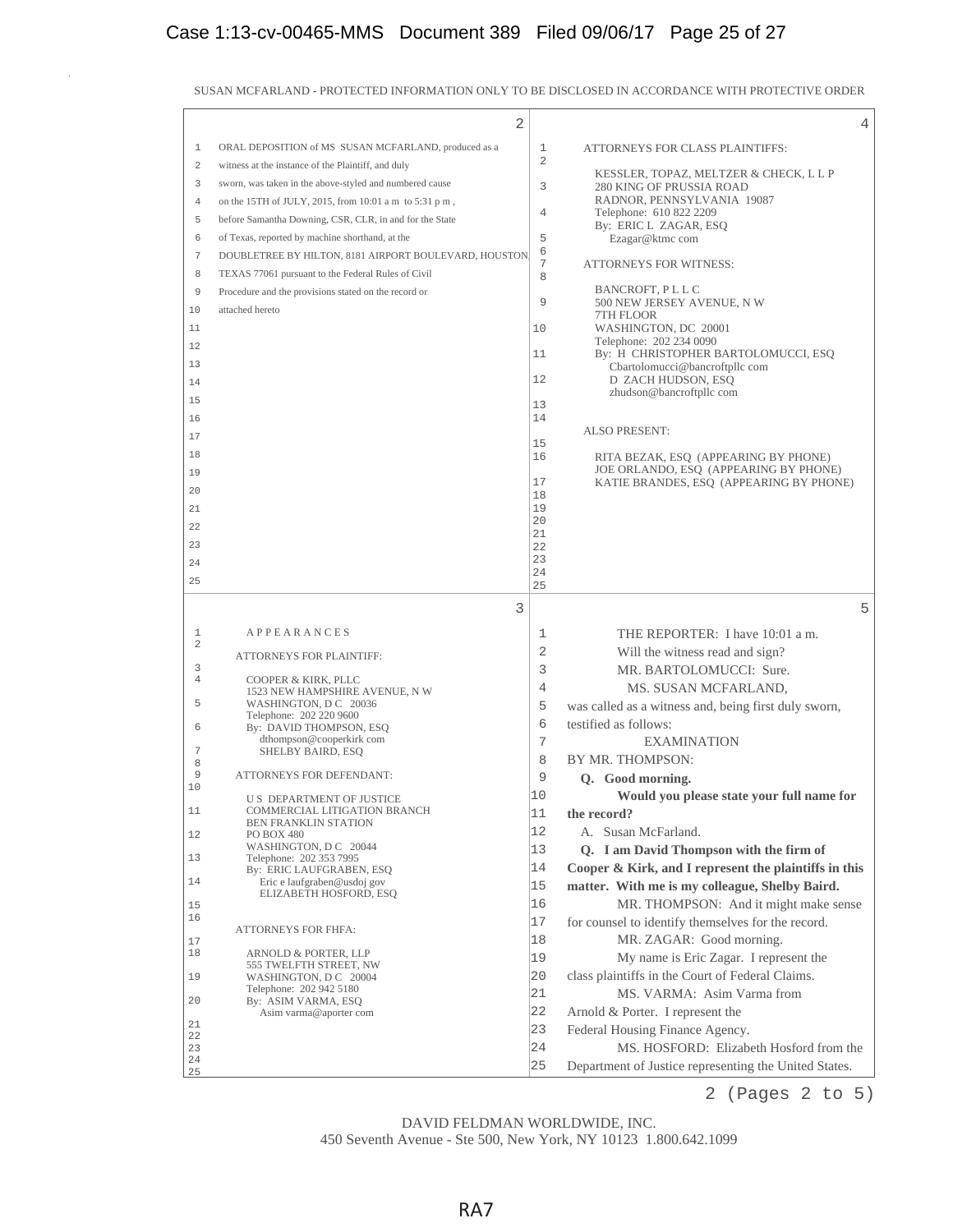## Case 1:13-cv-00465-MMS Document 389 Filed 09/06/17 Page 26 of 27

|              | 54                                                      |                | 56                                                       |
|--------------|---------------------------------------------------------|----------------|----------------------------------------------------------|
| 1            | A. Not that I was aware of, no.                         | 1              | that takes place in that cycle.                          |
| $\mathbf{2}$ | Q. Okay. Was anyone from FHFA at this meeting?          | $\sqrt{2}$     | Q. Just so the record is clear, when you say,            |
| 3            | A. I don't recollect. I don't remember.                 | 3              | "prior to that," what period would that have been?       |
| 4            | Q. Okay. And you said there was an Analyst who          | $\overline{4}$ | A. Well, it would have been probably -- I would          |
| 5            | had been at FHFA and --                                 | 5              | suspect it was -- something that occurred in July would  |
| 6            | A. No, had been at Fannie --                            | 6              | be my -- because of the timing.                          |
| 7            | Q. Sorry.                                               | 7              | You know, you're closing the books for                   |
| 8            | A. -- and had gone to work for the U.S. Treasury.       | 8              | the second quarter. We're prepping for the upcoming      |
| 9            | O. Mr. Goldstein?                                       | 9              | Board meetings, getting the forecasts done, letting the  |
| 10           | A. Yes. Thank you.                                      | 10             | team know when the results are coming out for the        |
| 11           | Q. Okay.                                                | 11             | quarter, all of those kinds of conversations that would  |
| 12           | A. Thank you. Yes.                                      | 12             | happen internal at Fannie Mae before we would ever have  |
| 13           | O. Allen Goldstein?                                     | 13             | that conversation with Treasury.                         |
| 14           | A. I said that if you refresh my memory on the          | 14             | Q. Okay. And I am sorry I interrupted you.               |
| 15           | name, I could confirm it.                               | 15             | You described these --                                   |
| 16           | Yes, it was Allen.                                      | 16             | A. And then with the -- we also provide -- so we         |
| 17           | Q. And he was there at the meeting?                     | 17             | cannot file our Q unless DeMarco gave us permission to   |
| 18           | A. I believe he was at the meeting.                     | 18             | file the Q.                                              |
| 19           | Q. Okay. Very good.                                     | 19             | So drafts of our filings were also                       |
| 20           | Did you ever have any similar type of                   | 20             | provided to FHFA first. They had the opportunity to      |
| 21           | conversation with anyone at the FHFA about the          | 21             | provide feedback, and then we could incorporate that     |
| 22           | deferred tax asset prior to the Third Amendment?        | 22             | feedback and then got approval for the final filings.    |
| 23           | A. Yes.                                                 | 23             | We also had a press release that would go                |
| 24           | Q. Okay. And tell me about that meeting.                | 24             | along with -- when we filed a Q, we would go out with a  |
| 25           | A. Well-                                                | 25             | press release. There is where you might see a little     |
|              | 55                                                      |                | 57                                                       |
| $\mathbf 1$  | MR. LAUFGRABEN: Object to the form of                   | 1              | more color.                                              |
| 2            | the question; vague.                                    | 2              | There would normally be a quote for the                  |
| 3            | A. I don't -- so just as we -- you know, we had a       | 3              | CEO like Tim and a quote from me, and we would also kind |
| 4            | formal quarterly sit-down with Treasury. We had more    | 4              | of preclear that press release with FHFA before issuing  |
| 5            | regular interactions with individuals at FHFA. So one   | 5              | the press release.                                       |
| 6            | either Jeff Spohn and/or Brad Martin would attend our   | 6              | As far as -- I believe during 2012, I                    |
| 7            | Executive Committee meetings.                           | 7              | began to signal -- there began to be some public         |
| 8            | And so generally anything I was going to                | 8              | communication as to our view that things were starting   |
| 9            | say at Treasury, I was already telling the              | 9              | to look good and starting to head in a positive          |
| 10           | Executive Committee, and Brad or Jeff would have been   | 10             | direction.                                               |
| 11           | present at those meetings.                              | 11             | I would have to refresh my memory through                |
| 12           | And as such, my reviews of actuals and                  | 12             | documents as to the timing of what I said and when. But  |
| 13           | forecasts and even the -- the -- the raising of the     | 13             | I know through the course of early 2012 and then         |
| 14           | potential that that allowance might be reversed in the  | 14             | throughout that summer, the messaging was getting a bit  |
| 15           | not-so-distant future I would have mentioned at an      | 15             | more and more positive that we were sending out. And     |
| 16           | Executive Committee meeting, and Jeff and/or Brad would | 16             | certainly FHFA was aware of our communications, our      |
| 17           | have been present to hear that.                         | 17             | external communications in that regard.                  |
| 18           | Q. (BY MR. THOMPSON) And just to be clear on            | 18             | As far as the deferred tax asset, I -- I                 |
| 19           | that, that would have been within a month of the        | 19             | don't recollect that we had some big formal meeting to   |
| 20           | <b>Third Amendment?</b>                                 | 20             | break the news to them, okay? I believe that it was      |
| 21           | A. It would have been prior to that --                  | 21             | just something that we talked about in the normal course |
| 22           | Q. Yes.                                                 | 22             | of keeping them informed about kind of what we're        |
| 23           | A. -- because it's all part of the discussions we       | 23             | seeing.                                                  |
| 24           | have through the quarter-end-close process and forecast | 24             | And also, Jeff Spohn and/or Brad Martin                  |
| 25           | preparation and Board prep and all that kind of stuff   | 25             | would attend our Board meetings, so they would also      |

SUSAN MCFARLAND - PROTECTED INFORMATION ONLY TO BE DISCLOSED IN ACCORDANCE WITH PROTECTIVE ORDER

15 (Pages 54 to 57)

450 Seventh Avenue - Ste 500, New York, NY 10123 1.800.642.1099 DAVID FELDMAN WORLDWIDE, INC.